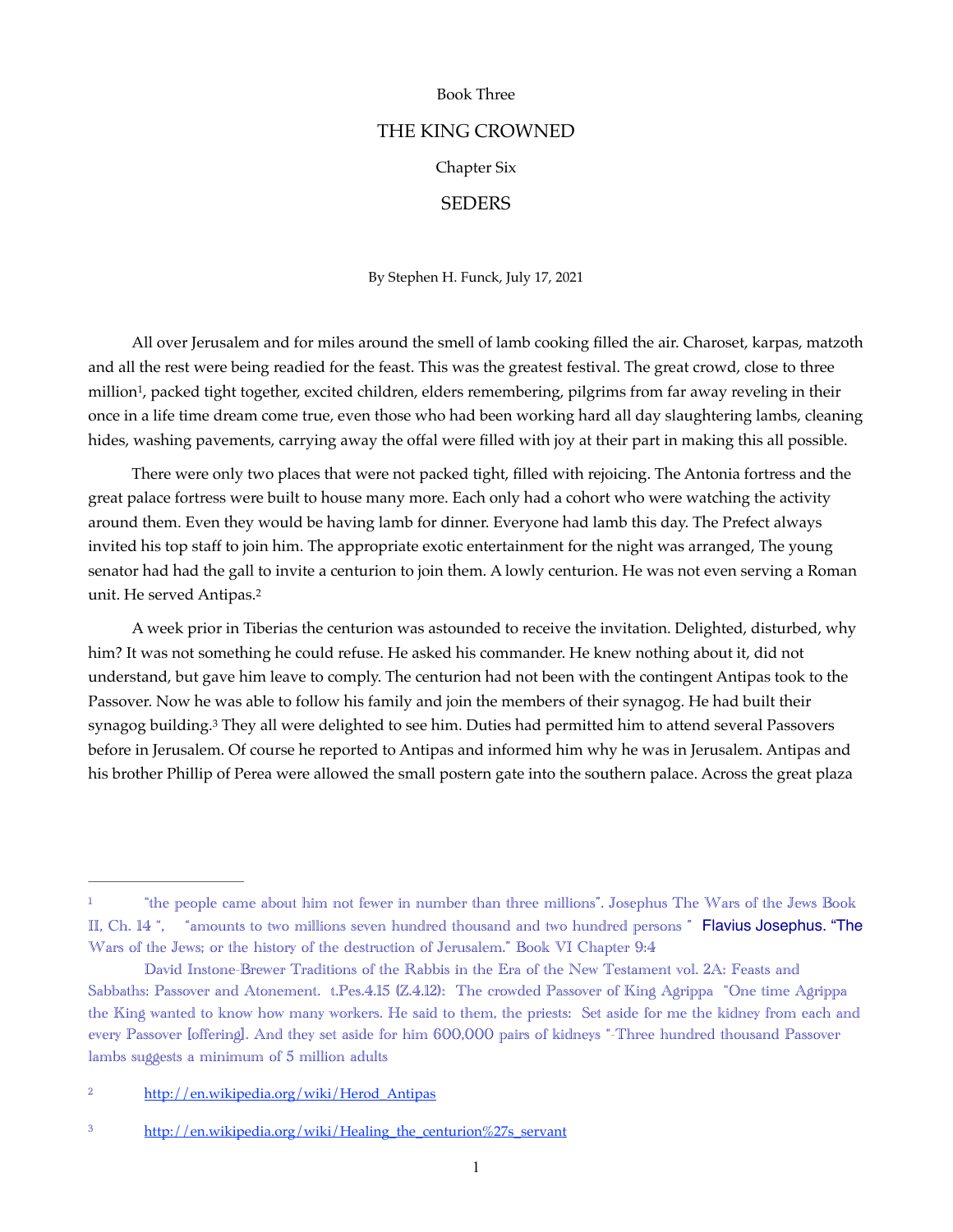<span id="page-1-4"></span>with fountains, pools, trees and plantings was the northern palace the Prefect used. There was nothing so grand in Rome. The centurion wondered if there was anything so grand in the world.[4](#page-1-0)

The morning of Passover changed everything for him. He heard Yeshua had been arrested, tried overnight, convicted, crucified. He had been profoundly mistaken. Nothing was as he thought it would be. He would step back, be quiet, show nothing. Many were stunned, distraught. Many others seemed relieved, Yeshua was gone. Centurions obey orders, lead men in battle to carry out orders. It is not their position to evaluate how the battle is to be fought. If the commander is wrong, the battle lost, they may die. If they do not follow orders, nothing will be better. Carry on. He was with his family, all his friends from the synagog for Passover. He would not be celebrating this Passover with them. What would Passover be like in the palace with all the high Roman officials? He had never been in such a place. Even Antipas ' palace in Tiberias was above him.

The centurion polished his helmet, sword, breastplate, greaves, until they were even more brilliant. The Roman guard at the main gate gave him a good looking over. The uniform of Galilee was seldom seen on this side. He felt very conspicuous as he was directed up the grand staircase, and thru the palace to the private plaza beyond. A beautiful fountain welcomed him, splashing into a large beautiful pool, three great towers soared over the high walls before him.<sup>5</sup> He turned around to the palace behind him[.](#page-1-1) Everywhere, carvings, pillars, paintings, statues, plantings. Astounding magnificence. It was everything he had heard of Herod.

<span id="page-1-5"></span>Some of the guests preceded him. Servants were plying them with dainties and wine, musicians played. He joined them, introducing himself. They were, as he expected, the Prefect's lead staff. He was far beneath them in rank. They did not know why he was invited, heard only rumor that the young senator had requested it. When they mentioned the senator's name, Titus Flavius Sabinus, he realized why. He saved his father's life in Asia. His father was an honest tax gatherer, for which he was hated and narrowly escaped assassination. [6](#page-1-2)

<span id="page-1-6"></span>The prefect arrived with the young senator, the rest close behind. They were nine in all, the proper number for the banquet. None of them were in uniform, he felt very out of place, he did not even own a toga. The young man introduced himself and welcomed him. His father had asked him to find him and thank him. The centurion, in his most gracious manner, thanked him for remembering him. And also for inviting him, a mere centurion, to join this august company. The Prefect, Pilate, greeted him and asked him to tell them what he had done to save his life.

Lucian, the centurion, apologized for coming in uniform. He could not help but emphasize that it was because Titus' father was honest that he was hated and nearly assassinated. They all nodded their heads. Life was like that. There was no safety. Either good or bad, someone would be your bitter enemy.

<span id="page-1-7"></span>They asked how long he had been here and why he was in Galilee's army.

"Fifteen years, I was hired to train Antipas' army in the best Roman tactics. I carry the rank of centurion officially, but I am unofficially compensated as a junior tribune.<sup>[7](#page-1-3)</sup> Antipas' army and the Judean are superb

<span id="page-1-0"></span><sup>&</sup>lt;sup>[4](#page-1-4)</sup> Most of the area this covered has not been built over. It is the Garden of the Arminian Monastery south of the citadel, tower of David. [http://en.wikipedia.org/wiki/Herod%27s\\_Palace\\_\(Jerusalem\)](http://en.wikipedia.org/wiki/Herod%27s_Palace_(Jerusalem))

<span id="page-1-1"></span>[<sup>5</sup>](#page-1-5) [http://en.wikipedia.org/wiki/Phasael\\_Tower](http://en.wikipedia.org/wiki/Phasael_Tower) [http://en.wikipedia.org/wiki/Tower\\_of\\_David](http://en.wikipedia.org/wiki/Tower_of_David)

<span id="page-1-2"></span>[<sup>6</sup>](#page-1-6) [http://en.wikipedia.org/wiki/Titus\\_Flavius\\_Sabinus\\_\(consul\\_AD\\_52\)](http://en.wikipedia.org/wiki/Titus_Flavius_Sabinus_(consul_AD_52)), [http://en.wikipedia.org/wiki/](http://en.wikipedia.org/wiki/Titus_Flavius_Sabinus_(father_of_Vespasian)) Titus Flavius Sabinus (father of Vespasian)

<span id="page-1-3"></span>[<sup>7</sup>](#page-1-7) [http://en.wikipedia.org/wiki/Primus\\_Pilus](http://en.wikipedia.org/wiki/Primus_Pilus) <http://en.wikipedia.org/wiki/Auxilia>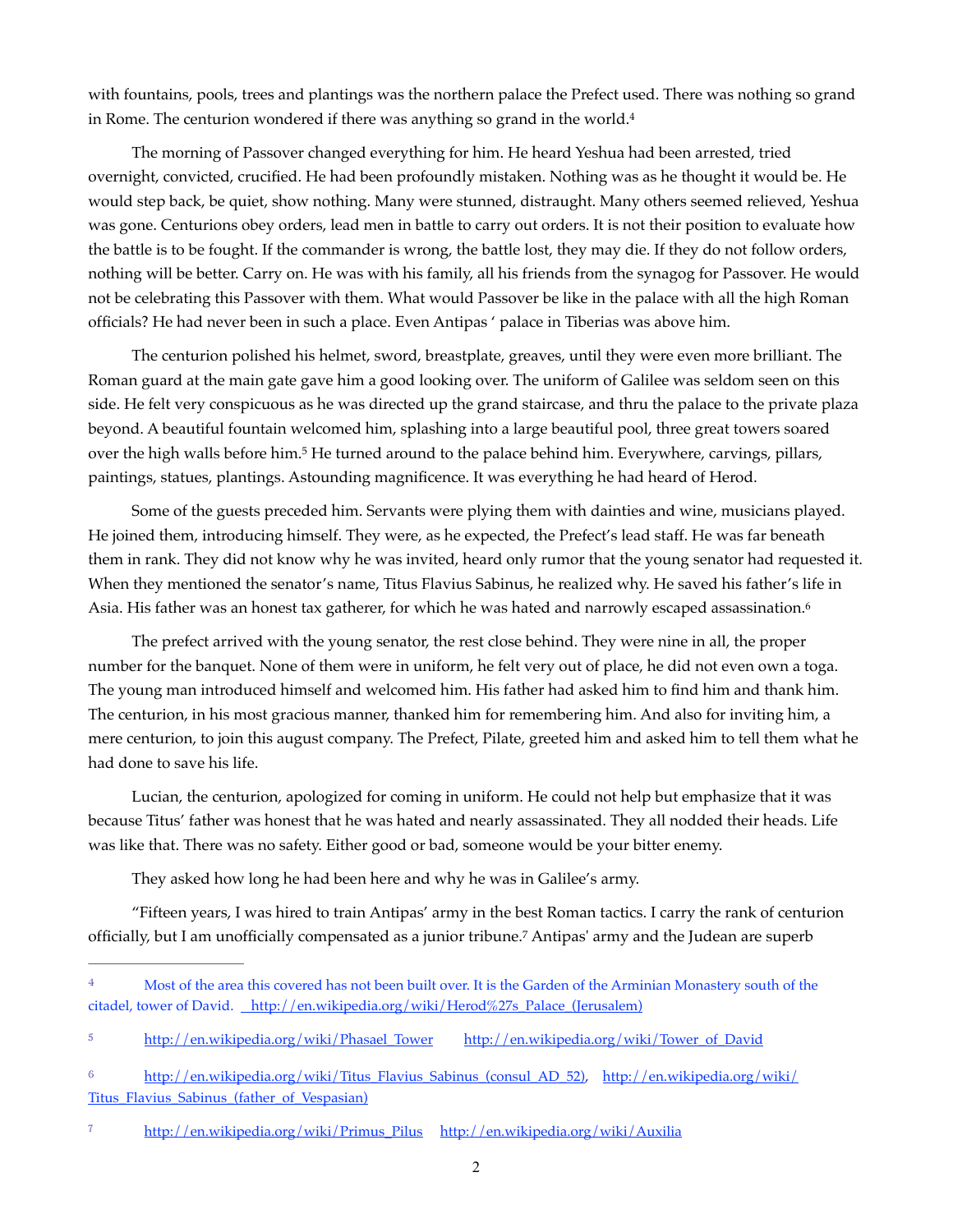warriors. Their cavalries, Perea's especially, are excellent. They get enough practice with the raiders from the east."

"A Roman army would tear them apart."

"They would relish the opportunity to meet Rome in combat. I do not want to see it. Varus lost his three legions to Arminius. Arminius was trained in Rome.<sup>[8](#page-2-0)</sup> We train the army here. Do not underestimate them."<sup>[9](#page-2-1)</sup>

<span id="page-2-8"></span><span id="page-2-7"></span><span id="page-2-6"></span>"They don't know what war means."

"They are undefeated. There is a story, well known here. Near Babylon are some Jewish bandits.<sup>[10](#page-2-2)</sup> The Parthian king Artabanus III tried to eliminate them. Those bandits, untrained, defeated the best Parthian soldiers. In order to make peace, they were given official control over their area."

Titus said, "Back in Rome there was talk about all the gold here in the Temple. Some thought Rome should take it away. The Jews would not be able to stop them."

Lucian replied, "They know what they have. How close they are to Arabia. The armies of Parthia are much closer than the armies of Rome. They are ready to keep what they have. There are few Roman soldiers, only six cohorts here. Rome depends on Galilee, Perea and Judea for protection, not the other way around."

Titus laughed.

Lucian continued, "Before the new fortification were made, they withstood a siege of 50,000 Arabs. Antipas' wife is a daughter of their king. Their army fought at the side of Varus when he was here."[11](#page-2-3)

<span id="page-2-11"></span><span id="page-2-10"></span><span id="page-2-9"></span>"Pompey took Jerusalem[.12](#page-2-4) Crassus pillaged the Temple. He took all the gold."[13](#page-2-5)

"They were divided against themselves. Crassus broke his vow. He was immediately defeated and killed. They are sure it was their God's punishment. And that was before the present walls were built. They won't be tricked again, against a united people, it would not be the same."

"Rome would pen them up and wear them down."

"The whole country, all the people would fight as one. I do not think our army would be able to survive here long enough. This is their home. They would fight for their homes and their God. Their God promises them victory."

<span id="page-2-0"></span><sup>8</sup>https://en.wikipedia.org/wiki/Arminius

<span id="page-2-1"></span><sup>&</sup>lt;sup>9</sup> Josephus, Antiquities [18.181](http://data.perseus.org/citations/urn:cts:greekLit:tlg0526.tlg004.perseus-eng1:2.181) [https://en.wikipedia.org/wiki/Aretas\\_IV\\_Philopatris](https://en.wikipedia.org/wiki/Aretas_IV_Philopatris) The father of Herod's legal wife invaded and devastated his army. The Galileans considered it God's punishment.He and Herodias were exiled by the Emperor Caligula to Spain.

<span id="page-2-2"></span><sup>&</sup>lt;sup>10</sup> [http://en.wikipedia.org/wiki/Anilai\\_and\\_Asinai](http://en.wikipedia.org/wiki/Anilai_and_Asinai) http://en.wikipedia.org/wiki/Artabanus III (of Parthia)

<span id="page-2-3"></span> $h(t)$  [http://en.wikipedia.org/wiki/Aretas\\_III](http://en.wikipedia.org/wiki/Aretas_III) [http://en.wikipedia.org/wiki/Aretas\\_IV\\_Philopatris](http://en.wikipedia.org/wiki/Aretas_IV_Philopatris)

<span id="page-2-4"></span><sup>&</sup>lt;sup>[12](#page-2-10)</sup> http://en.wikipedia.org/wiki/Siege\_of\_Jerusalem\_(63\_BC)

<span id="page-2-5"></span><sup>13</sup> [https://en.wikipedia.org/wiki/Marcus\\_Licinius\\_Crassus](https://en.wikipedia.org/wiki/Marcus_Licinius_Crassus) [https://www.quora.com/If-Caesar-led-instead-of-](https://www.quora.com/If-Caesar-led-instead-of-Crassus-could-the-Romans-have-defeated-the-Parthians) [Crassus-could-the-Romans-have-defeated-the-Parthians](https://www.quora.com/If-Caesar-led-instead-of-Crassus-could-the-Romans-have-defeated-the-Parthians)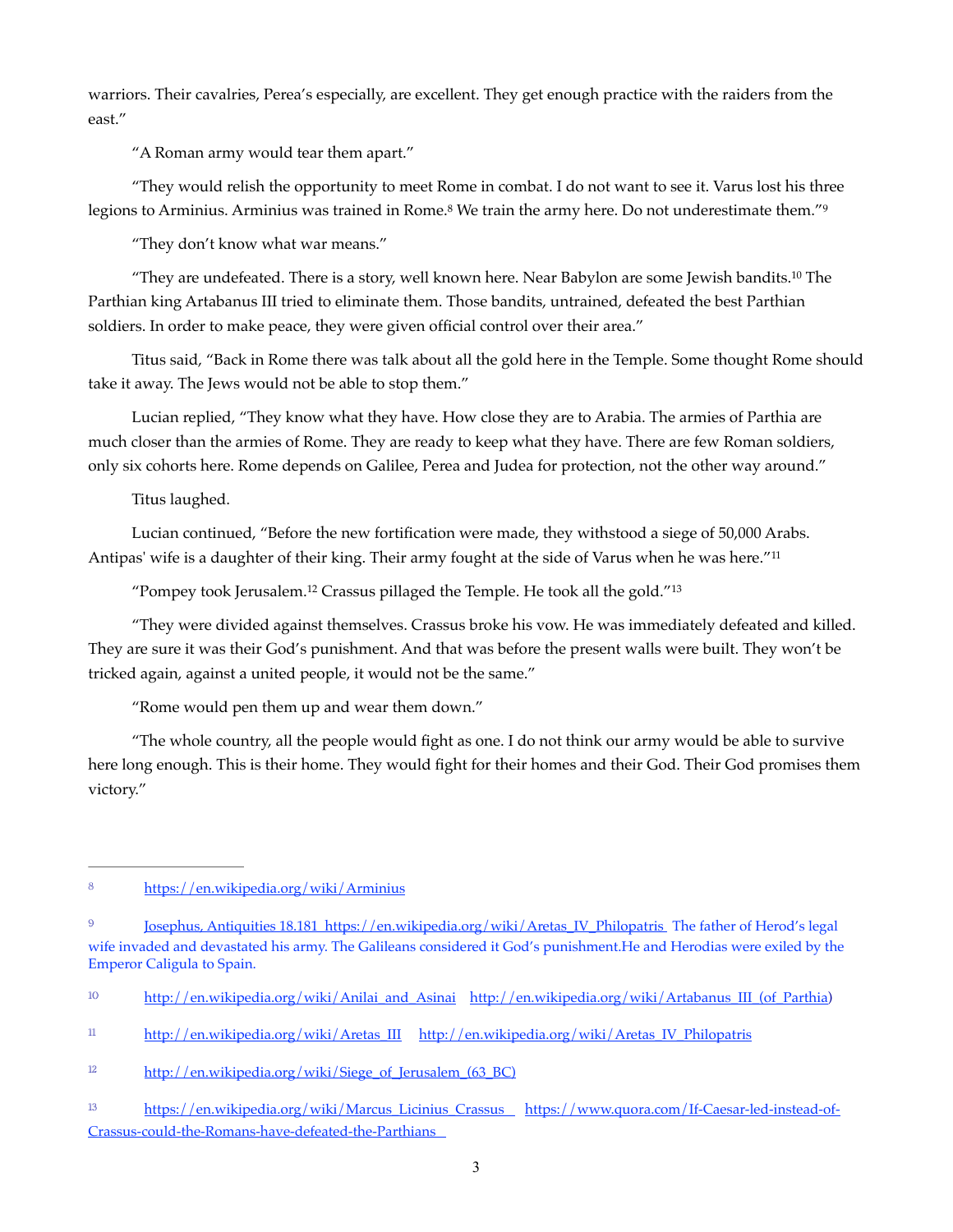The tribune, commander of the cohort in Antonia, put a halt to the discussion by saying, "Master Titus, I will show you the forces they have here. It would be good training for you to calculate what Rome would need to carry out your idea."

<span id="page-3-2"></span>"Yes, I would like to see what is here. We have heard Masada is spectacular."<sup>[14](#page-3-0)</sup>

"You will not be disappointed. The strongest fortresses in the Empire are here."

Lucian looked around at the statues and mosaics. He was amazed. He had to comment. They were the first nudes, male and female, some erotic, he had seen in this land. They were forbidden by the Jews, hated. Pilate explained, Herod had everyone who complained killed, so no one said anything. Herod copied the finest of Roman work. Actually he did his best to exceed it. Pilate added, he did not allow the locals to come inside where they could see them. They refused to set foot inside anyway.

The others began to make crude comments about the Jews and their prudery. The Jews did not know how good sex was. A Roman could have anyone anytime he wanted. The more the better. They knew what life was about. Crazy god, why should he care to make rules about what a man did with his own phallus. Everywhere else in the Empire, there were statues of Priapus standing in gardens, shop doors and crossroads. That was a god to worship[.15](#page-3-1)

<span id="page-3-3"></span>Lucian understood their attitude, but he was embarrassed by it. He felt he had to say something. He had lived in Galilee a long time and came to value their God, the wisdom of His statutes, commandments. "Well, I certainly know what you mean, their God is very different than anything we know. I've been here a long time. It took me a long time to grasp what their God was like. I thought it would be wise if I learned something about their religion, so I would go to their synagogs. It did help me in my position."

The tribune continued to Lucian, "You said you have come to understand what their god is like. We have never been able to make any sense of what they say or do."

"Tribune, their God has nothing similar to any other god. He is unique. Where to start?"

"Start with sex. Why is he against it?"

"He is not. He created man and woman. They think it is wonderful for husbands and wives."

"You married a Galilean?"

"Yes. I live here. Many are happy to think I am one of them."

"The army of Galilee lives in Galilee."

"The Roman army fights for Rome. These men will fight for their family, their home, their God."

"So sex is only for husbands and wives? Soldiers are married. This is too much. The world is not like that. Their god does not know what life is like. He asks the impossible."

"This world is evil. Nothing is safe. We are attacked by evil and we do evil. God is righteous. His will for us is righteous." Lucian paused to collect his thoughts. "His commandments, His will, is total perfection, always. Perfection is husband and wife to perfectly enjoy each other. Anything else is less than the ideal."

<span id="page-3-0"></span>[<sup>14</sup>](#page-3-2) http://en.wikipedia.org/wiki/Masada

<span id="page-3-1"></span><http://en.wikipedia.org/wiki/Priapus> [15](#page-3-3)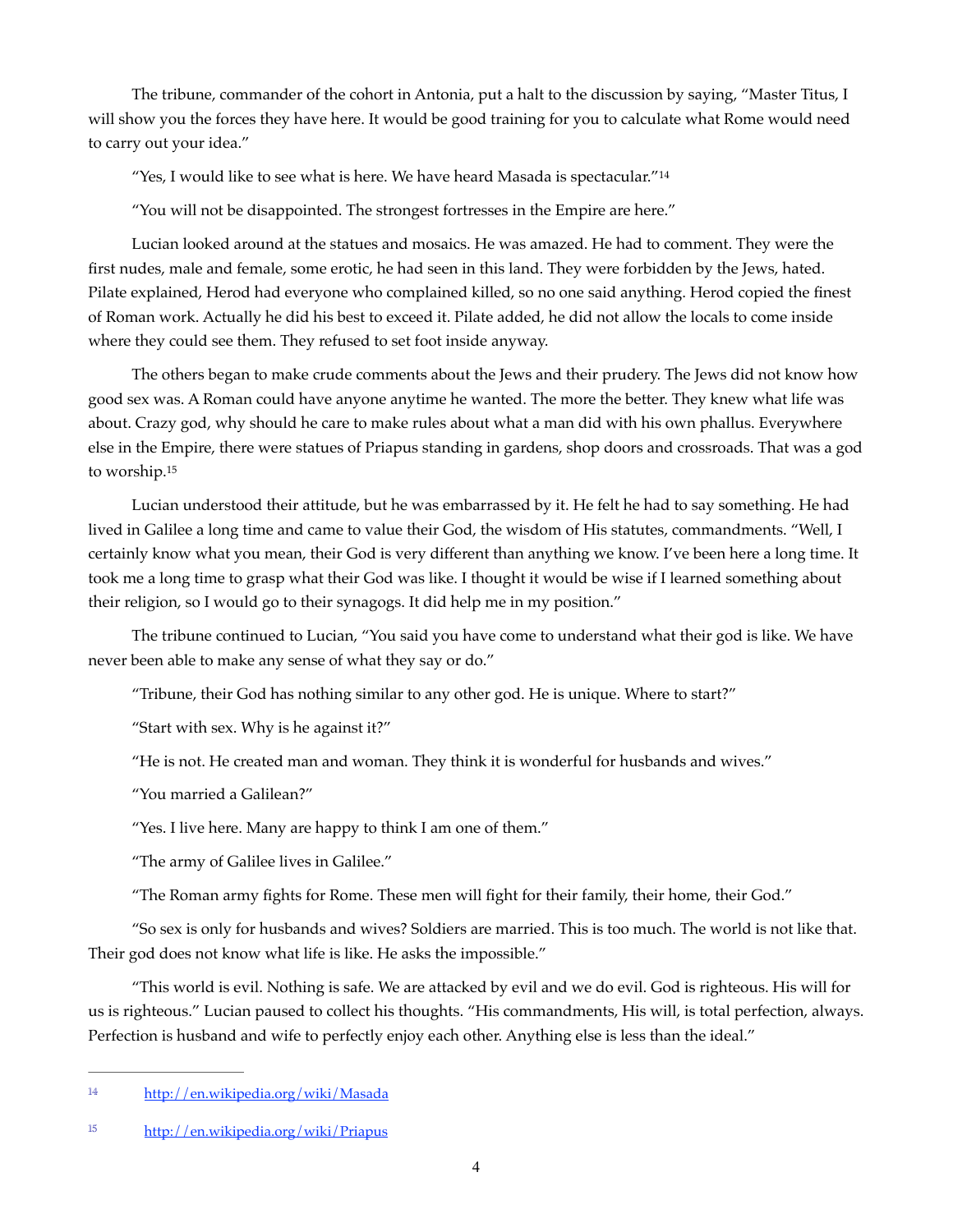"Perfection or else nothing." "My wife is in Bithynia, so nothing for me?"."He is a male god? He has no woman?"

"He is one. 'Hear O Israel, The Lord, your God is one God. Him alone are you to serve'. He is complete in Himself. Needs nothing beyond Himself. Perfect."

"He demands to be the only one to worship. No other god demands exclusive worship."

"He claims He is the only real God. All the rest are something men made up. Not many Romans really believe in them any more."

"Augustus did everything he could to encourage devotion to the old rites."

"Modern times. We know so much more today, Jupiter, Venus does not move anyone anymore. Sol driving a chariot across the sky every day. The gods are too small. Like giant men. Foolish, flawed, no better than us. Who needs gods like that."

"So you don't worship our Roman gods?"

"I think I believe in them about as much as most Romans." Lucian continued, "The Hebrew God is big enough. Creator of the heavens and earth. He doesn't live in them. He is before, will be after they are gone. He claims He created every nation and tribe, rules the destinies of all."

"That is too much. One god watching over everyone, everywhere."

"A real God would be able to. He knows even the secrets of each man's heart."

"Lucian, you have been here too long. Your mind is twisted."

The butler came for the prefect, a member of the Sanhedrin insisted on seeing him immediately.

Some of the party had gone on to the baths, and they followed them. No real Roman could really be a Roman without the Roman Bath. Every palace Herod built had wondrous baths. Using them made being the Prefect almost pleasant for a time. He liked to invite his compatriots to share those baths. They were social activity. Pleasant. Everything was prepared, full staff of attendants, masseuses, waiting, more than enough hot water. When the Prefect was not in residence, the steward and high staff enjoyed the bath also. Pilate's wife had relaxed there this morning[.16](#page-4-0)

<span id="page-4-1"></span>Titus hated the bath. He was not so well endowed. He had to undress, be seen. He overcompensated by being over bold and aggressive. They noticed and understood. He could be dangerous to them. They continued talking in the Tepidarium as they sat or lay on the heated benches. The bath attendants oiled and massaged them.

Lucian reveled in the bliss, old good memories. His peace was broken when one asked him what made the Jews so stubborn. He asked what do you mean? His questioner, the others too, complained, all the other peoples get along with us. Most are happy to be part of our empire. These Jews hate everything about us, fight, argue about everything.

Lucian nodded. "They don't hate you, don't hate Rome. It is just the world is upside down. The world is supposed to be under them. Only God above them. Their God is God of gods, Lord of lords, King of kings. He

<span id="page-4-0"></span><sup>16</sup> [http://en.wikipedia.org/wiki/Roman\\_bath](http://en.wikipedia.org/wiki/Roman_bath) http://www.vroma.org/~bmcmanus/baths.html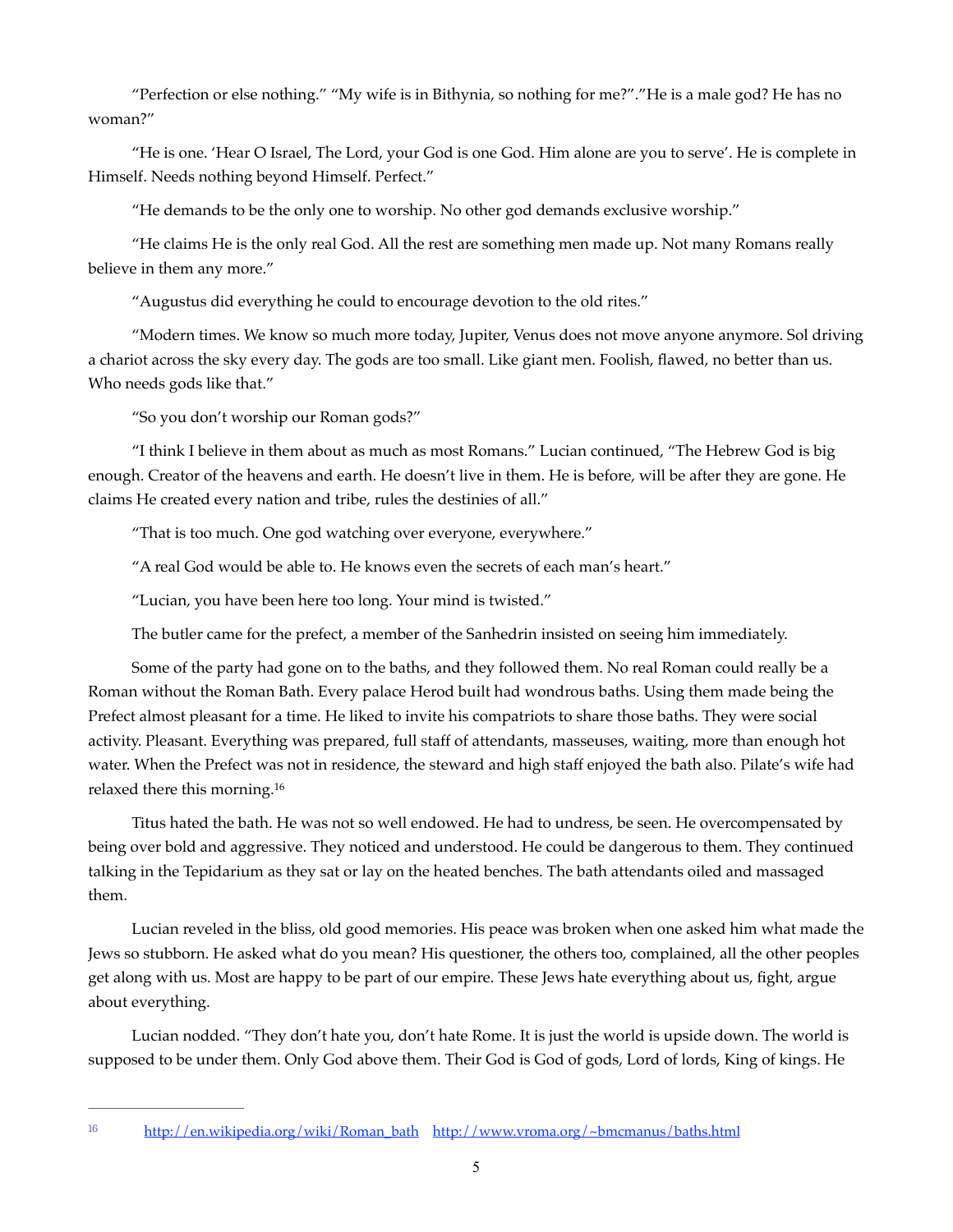always has and always will deliver them from anyone else's rule. To accept Rome's rule is to reject their God. If they do that, they are afraid their God will destroy them."

<span id="page-5-2"></span>The prefect returned.[17](#page-5-0)

His steward said, "That's what we said, they hate us."

"The only good thing Rome can do is leave. Maybe, if a way could be found for them to have dominion over Rome, Rome's whole empire."

"That's impossible."

Lucian admitted, "They know their God will rule all the nations of the earth. The Temple will be His throne. When Messiah comes, all the nations of the earth will flow here. The ends of the earth will be blessed with perfect peace, perfect justice, perfect righteousness. He will take care of all."

The prefect commented, "So you say it is hopeless."

Lucian replied, "Ruling over them is hopeless. But if it is a matter of getting along, they are wonderful, honest, generous, good friends. At least most of them. The high and mighty, those who want to be famous, like to argue so they can show how great they are."

"Those are the only ones I have dealings with," Pilate said.

"I don't know your situation. In combat, if a man reaches too far, he exposes himself, I can take him down. 'Pride goes before destruction, and a haughty spirit before a fall'."

Pilate nodded, Lucian was wise. He asked if he had been to Passover dinners? If he knew how they were conducted? Lucian admitted he had. Pilate asked him if he would lead the ceremony tonight. In the past they just ate the proper foods. Lucian said he would do the best he could. After roasting in the Caldarium, they stopped the heat in the Frigidarium. They relaxed, talking in the plaza until the banquet. Pilate had his man servant bring Lucian a toga.

<span id="page-5-3"></span>Titus asked a Tribune why Jews throughout the Empire were exempt from military service?

He answered, "It is more than that, Caesar granted no soldier could be raised or quartered in Judea. It is why we have only six cohorts here. Rome does not control, or pay for, the armies here. So it is a savings for us."

Titus asked how that came about. The prefect continued. "It was Herod. He was crafty. When Mark Anthony looked to be the winner, Herod and his army were his friend. You should see the date groves and palace by the Jordan. Mark Anthony offered Cleopatra anything she wanted in the world. The only thing she could think of was Herod's date orchards. Anthony leased them for her. Anyway, when it looked like Anthony and Cleopatra would lose, Herod switched sides. He drove a hard bargain with Octavian. That is why the Jews are exempt till this day. Rome has real power. I have real power and use it. Judea is worth a great deal to Rome. We want to get as much out of here as possible without unnecessary problems, expense."<sup>[18](#page-5-1)</sup>

<span id="page-5-0"></span>[<sup>17</sup>](#page-5-2) **John 19:39–42** 

<span id="page-5-1"></span><sup>&</sup>lt;sup>[18](#page-5-3)</sup> Paul L. Maier in "Pontius Pilate" ISBN-13: 9780825432965 reports page 56 "Jews throughout the Empire were exempt from military service". Page 57 Caesar granted that "no soldier could be raised or quartered in Judea". That infers that they had their own military under their own control.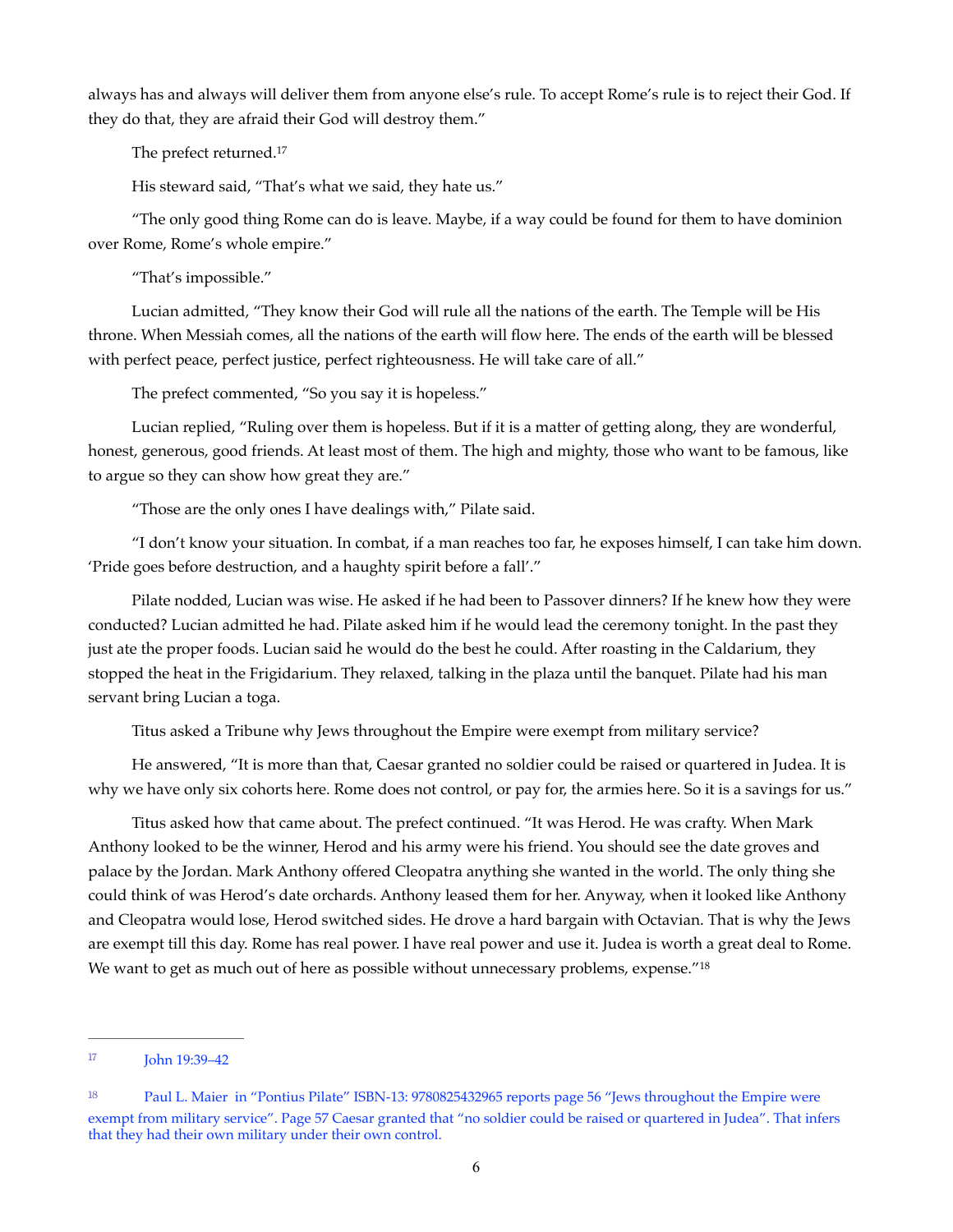The butler announced that the banquet was ready and invited them into the triclinium.[19](#page-6-0)

## <span id="page-6-8"></span><span id="page-6-7"></span><span id="page-6-5"></span>At the Palace of the High Priest

It had been a long grueling day, coming after an even worse night. All the leading priests, the entire Sanhedrin were exhausted beyond enduring. Now before them was the Passover dinner, the Seder. The highest, most holy, most important event of all.

<span id="page-6-6"></span>Annas ben Seth<sup>[20](#page-6-1)</sup> was getting old. He felt ancient. He was the head of the family, the most important family in the nation, the most important family in the world. Stay strong. By the power of God, remember God placed you as His High Priest, you are responsible to Him. Conduct yourself with all propriety.

The great court of the palace looked magnificent. The lamps hanging in the colonnades around reflected off the polished marble walls into the center.<sup>[21](#page-6-2)</sup> No offensive images did not mean that the mosaics on the walls and floors, the paintings and embellishments were as not fine as anywhere. Gold, sliver, precious stones gleamed. Every tray, every lamp polished. After sundown, with a full moon, the sky above was dark yet the court was filled with light. Looking it over, tired as he was, Annas was pleased. He almost was looking forward to the evening.

Annas and his sons sat in the alcove, the head of the court, with them were the current High Priest, son in law, Joseph ben Caiaphas, and the steward Malchus. The alcove cushions were covered with the finest fabrics.[22](#page-6-3) Wives, children, high retainers and more were coming in, filling the great court. Bubbling with excitement, dressed in their finest clothes, their best jewelry, they knew they were the top. Some of the women were dressed in the latest Roman styles with hair done to match. Some others showing old piety, were in Judean style, yet ostentatious in the finest cloth.

The butler knew of the events of the night before. He had to make all the arrangements for everyone's comfort. Still he and the staff had not spent the day leading the worship. They paid their respects to God as much as they could without interfering with their work. Some even got some rest. When Annas mentioned to the butler how tired he was, the butler suggested His holiness, could, if he felt so, have his sons lead parts of the seder. It would even be good practice for them. Annas deeply appreciated his counsel. He had been too tired to think of it. He told the butler to announce the beginning of the seder.<sup>23</sup>

<span id="page-6-1"></span>[en.wikipedia.org/wiki/Annas](http://en.wikipedia.org/wiki/Annas) <http://jewishencyclopedia.com/articles/1554-annas>[20](#page-6-6)

<span id="page-6-2"></span><sup>[21](#page-6-7)</sup> This location is modeled on the Court at Herod's place at Macharius, where Salome danced. [http://](http://en.wikipedia.org/wiki/Machaerus)

[en.wikipedia.org/wiki/Machaerus](http://en.wikipedia.org/wiki/Machaerus) http://www.biblicalarchaeology.org/daily/biblical-sites-places/biblical-archaeologysites/machaerus-beyond-the-beheading-of-john-the-baptist/ The Palace of Annas is the the palace of the Head of State. The palace described in the following, I expect, is more typical of the High Priestly families. [http://www.ritmeyer.com/](http://www.ritmeyer.com/2012/02/22/discovering-the-jerusalem-from-the-time-of-jesus/) [2012/02/22/discovering-the-jerusalem-from-the-time-of-jesus/](http://www.ritmeyer.com/2012/02/22/discovering-the-jerusalem-from-the-time-of-jesus/) [http://thegospelcoalition.org/blogs/justintaylor/](http://thegospelcoalition.org/blogs/justintaylor/2012/08/28/is-this-the-high-priestly-palace-where-jesus-stood-trial/) [2012/08/28/is-this-the-high-priestly-palace-where-jesus-stood-trial/ In browser search bar enter: https//Jerusalem](http://thegospelcoalition.org/blogs/justintaylor/2012/08/28/is-this-the-high-priestly-palace-where-jesus-stood-trial/) palatial mansion. This opens a gallery of images to the grandest house discovered so far. Caiaphas operated in the official position as Head of State and Temple, while Annas was considered the Head. The banquet would have been held in the largest court. Since many there were of Annas' family, he would have been seated as the Head of the Seder.

<span id="page-6-3"></span>[22](#page-6-8) http://en.wikipedia.org/wiki/Divan (furniture)

<span id="page-6-9"></span><span id="page-6-0"></span><http://en.wikipedia.org/wiki/Triclinium>[19](#page-6-5)

<span id="page-6-4"></span><sup>&</sup>lt;sup>23</sup> <http://en.wikipedia.org/wiki/Seder><http://www.jewishencyclopedia.com/articles/11933-passover>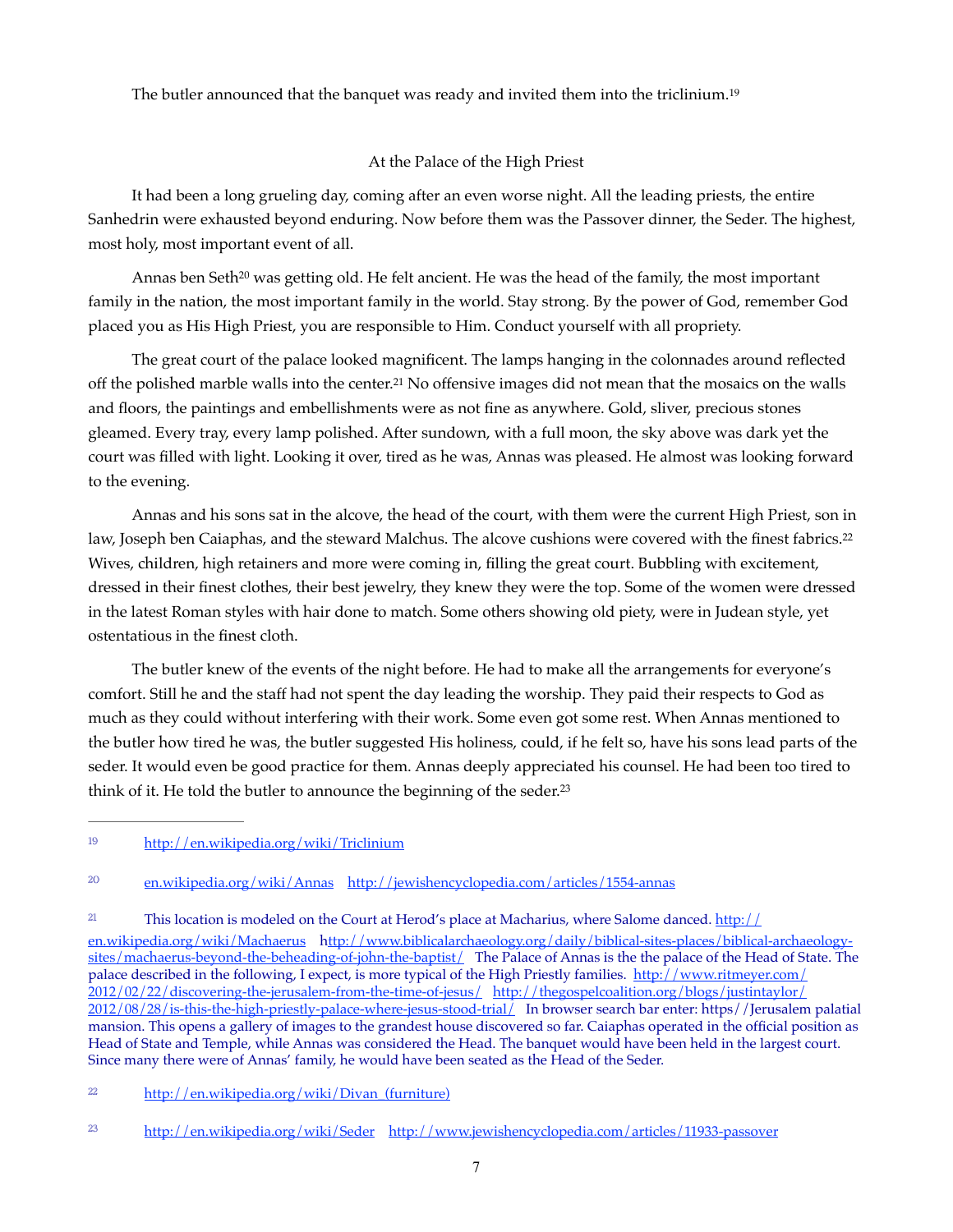The butler signaled to the musicians in the gallery and waited until they finished their piece, then he called for the attention of all. Every circle had two dark lamps in the middle. The serving staff were at the doors with lights in hand. With full voice the Butler proclaimed, "Baruch atah Adonai, Eloheinu melech ha-olam, asher kid'shanu b'mitzvotav v'tzivanu l'hadlik ner shel yom tov." "Praised are you, Adonai, our God, sovereign of the universe, who has taught us the way of holiness through the commandments, commanding us to kindle the lights of the Passover festival."

The assembled guests replied. "Baruch atah Adonai, Eloheinu melech ha-olam, shehecheyanu v'ki'manu v'higi-anu laz'man hazeh." "Praised are you, Adonai, our God, sovereign of the universe, who has sustained us, maintained us and enabled us to reach this moment in life." The staff brought the lights to each group for them to light their lamps.

Annas took a deep breath with his best public voice began. "And there was evening and there was morning, the sixth day. Now the heavens and all their host were completed; God finished the work of creation on the seventh day. God then blessed the seventh day, imbuing it with holiness because on that day God ceased creating."

"Praised are you, Adonai, our God, sovereign of the universe, who has created the fruit of the vine. Praised are you, Adonai, our God, sovereign of the universe, Who chose us for a unique relationship, lifting us who know the language of creation above those who speak an ordinary language, enabling us to encounter holiness through Your precepts and commandments, giving us lovingly holidays for joy, festivals and special times for celebration, particularly this Passover, this time of freedom given in love, this sacred gathering, this reenactment of our going out from Egypt. It is You who has chosen us, You who has shared Your holiness with us in a manner different than with other peoples. For with festive revelations of Your holiness, happiness and joy, You have granted us lovingly and willingly. Praised are you, Adonai, Who imbues with holiness, Israel and the sacred moments of the year."

The cup was raised in every group and all drank the first cup of wine. Then the group observed the second action, the washing of hands. They passed a water pitcher and bowl around, each pouring a few drops of water on the hands of the next, catching the drops in the bowl.

Annas again called out, "Praised are you, Adonai, our God, sovereign of the universe, who creates the fruit of the earth." The guest dipped a piece of parsley in the dish of salt water and ate.

"This is the bread of affliction which our ancestors ate in the land of Egypt. Let all who are hungry come and eat; let all who are needy come and celebrate the Passover with us." Annas knew his voice was spent and asked his son Eleazar to continue.

Eleazar took the middle matzoh of the three before him, broke off a piece, wrapped the larger half in a cloth and gave it to the butler. "We break the matzah as we broke the chains of slavery, and as we break chains which bind us today. This is the bread of affliction, which our ancestors ate in the land of Egypt. Let all who are hungry come and eat. Let all who are in need, come and celebrate."

The servants refilled the wine cups and Annas' namesake, the youngest son recited the four questions. "Why is this night of Passover different from all other nights of the year? On all other nights, we eat either leavened or unleavened bread, why on this night do we eat only matzah? On all other nights, we eat vegetables of all kinds, why on this night must we eat bitter herbs? On all other nights, we do not dip vegetables even once, why on this night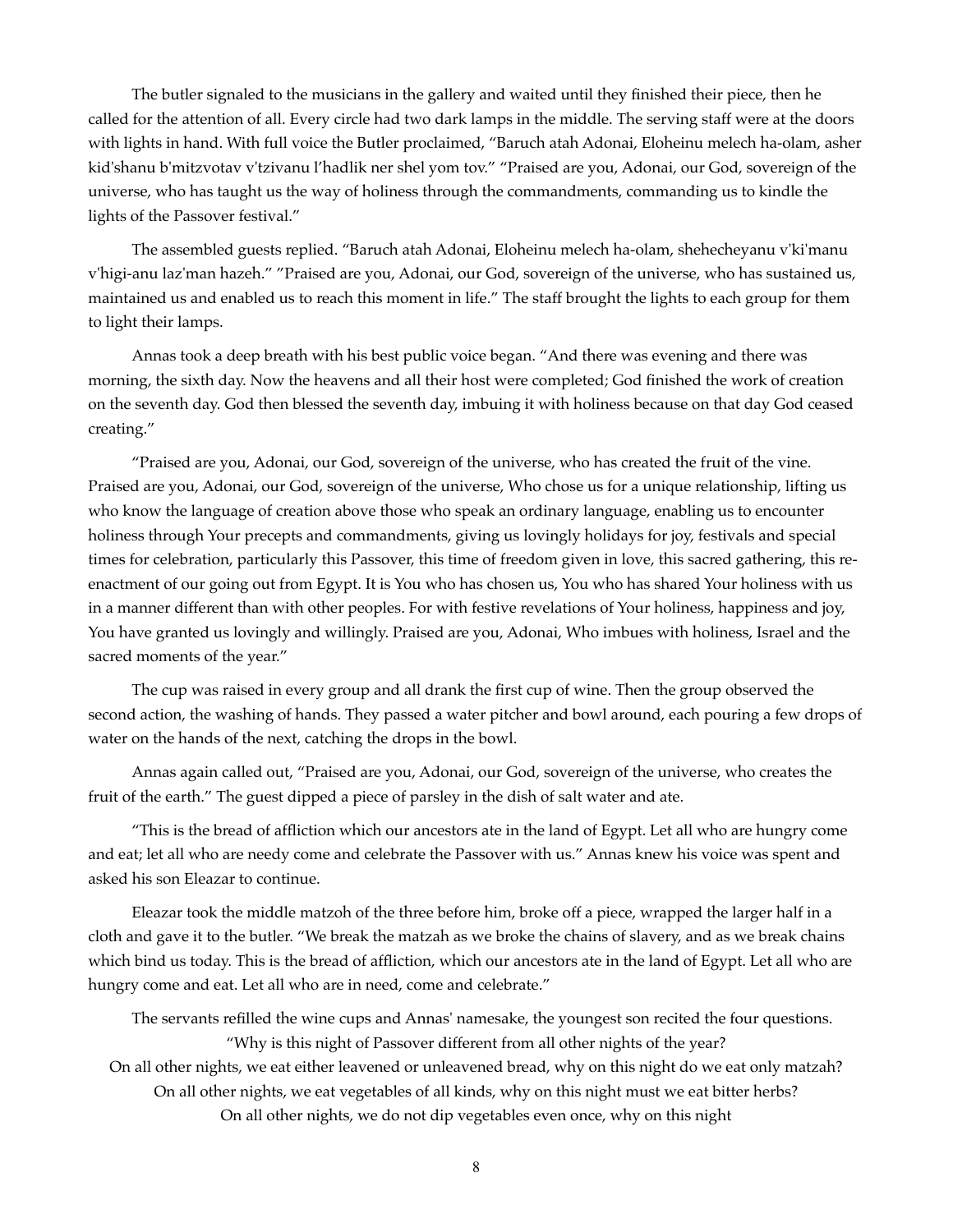#### do we dip greens into salt water and bitter herbs into sweet haroset?"

Annas motioned to Eleazar to continue. "We were slaves in Egypt and the Lord freed us from Egypt with a mighty hand. Had not the holy one liberated our people from Egypt, then we, our children and our children's children, would still be enslaved.

"At first our forefathers worshiped idols, but then the Omnipresent brought us near to divine service, as it is written: 'Joshua said to all the people: so says the Lord God of Israel--your fathers have always lived beyond the Euphrates River, Terah the father of Abraham and Nahor; they worshipped other gods. I took your father Abraham from the other side of the river and led him through all the land of Canaan. I multiplied his family and gave him Isaac. To Isaac I gave Jacob and Esau; to Esau I gave Mount Seir to inherit, however Jacob and his children went down to Egypt.

"Praised be He who keeps His promise to Israel; praised be He. The Holy One, blessed be He, predetermined the time for our final deliverance in order to fulfill what He had pledged to our father Abraham in a covenant, as it is written: 'He said to Abram, your descendants will surely sojourn in a land that is not their own, and they will be enslaved and afflicted for four hundred years; however, I will punish the nation that enslaved them, and afterwards they shall leave with great wealth.

"A wandering Aramean was my father, who went down to Egypt and sojourned there, few in number. And there we multiplied, becoming a great people, strong and numerous. But the Egyptians dealt ill with us and afflicted us, setting us to hard labour. Finally, when we cried out to Adonai, the God of our ancestors, Adonai heard our voice, saw our affliction, saw our toil and our oppression. Then Adonai brought us out from Egypt with a strong hand and an outstretched arm with great awe, marvelous signs and with wonders.

"With seventy souls your ancestors went down to Egypt, and now the Lord your God has made you as numerous as the stars in the sky. The children of Israel were fruitful and increased greatly; they multiplied and became mighty, and the land was full of them. They set taskmasters over them in order to oppress them with their burdens; the people of Israel built Pithom and Raamses as store cities for Pharaoh. God heard their groaning; God remembered His covenant with Abraham, with Isaac, and with Jacob.

"The Lord brought us out of Egypt with a mighty hand and outstretched arm, with great awe, miraculous signs and wonders. Has God ever attempted to take unto Himself a nation from the midst of another nation by trials, miraculous signs and wonders, by war and with a mighty hand and outstretched arm and by awesome revelations, just as you saw the Lord your God do for you in Egypt, before your eyes?

"These are the Plagues that the holy one, blessed be He, brought upon Egypt." After Eleazar mentioned each one the whole assembly repeated it with one loud voice.

"Blood, Frogs, Lice, Beasts, Cattle, Boils, Hail, Locusts, Darkness, Slaying of First Born."

Eleazar raised the dish with a leg of lamb for the people to see and said:

"Our ancestors ate the Passover because the holy one, Blessed be He, 'passed over' the houses of our ancestors in Egypt, as it is written in the Torah: 'And You shall say, It is the Passover offering for Adonai, who passed over the houses of the Israelites saving us in Egypt but struck the houses of the Egyptians.'"

He then raised the matzah plate and said: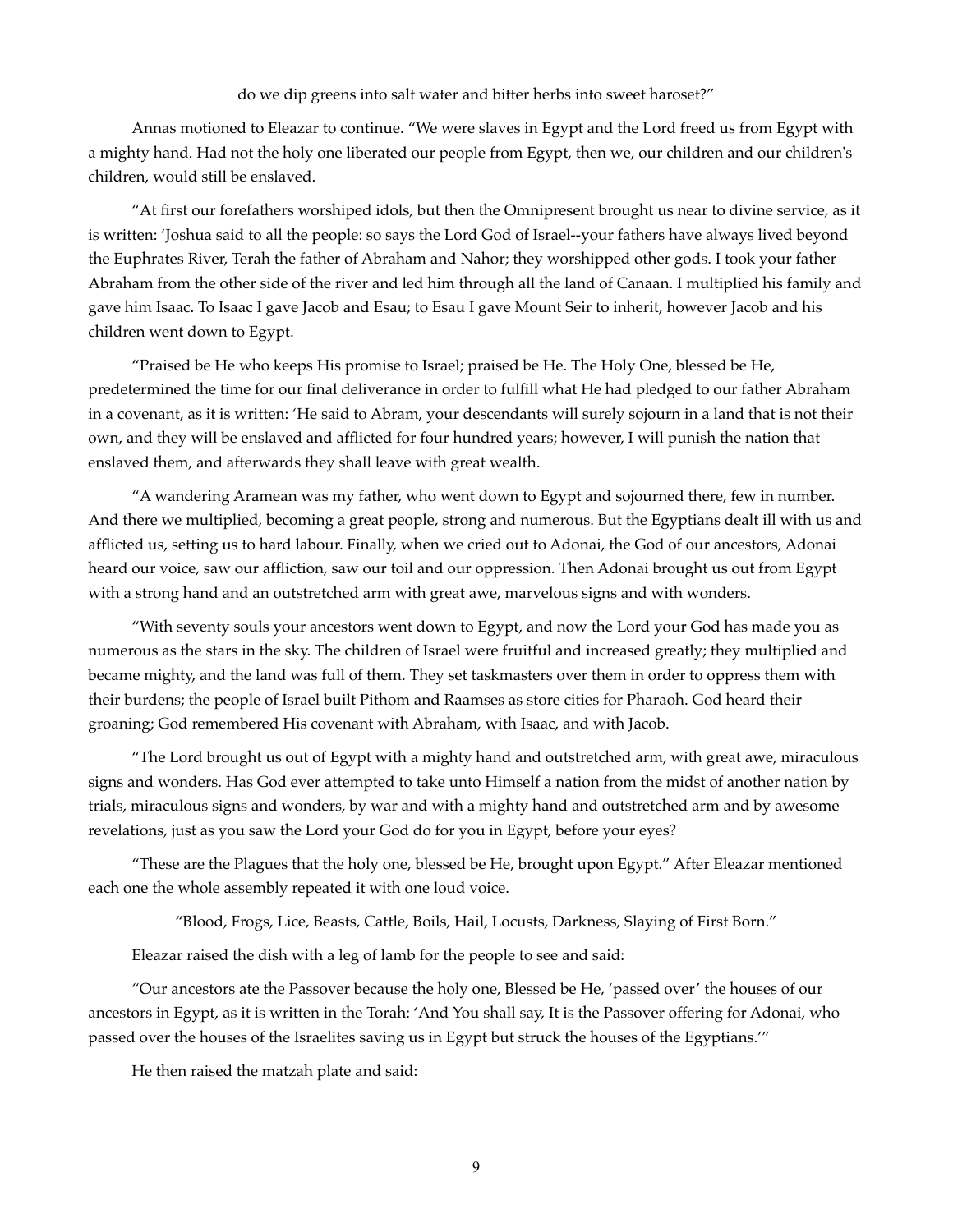"And they baked the dough which they brought forth out of Egypt into matzah - cakes of unleavened bread - which had not risen, for having been driven out of Egypt they could not tarry, and they had made no provisions for themselves."

For the maror, he continued:

"And they embittered their lives with servitude, with mortar and bricks without straw, with every form of slavery in the field and with great torment."

Annas indicated that his son Jonathan should continue. He had been getting very restless. Jonathan introduced the Hallel, saying:

"Therefore we are obligated, to thank, sing the Hallel, praise, glorify, exalt, honor, bless, elevate and raise our voices for joy to the holy one, Blessed be He, Who performed all these miracles for our ancestors and therefore for us! You brought us from human servitude to freedom, from sorrow to joy, for a time of mourning to a festive day, from deep darkness to great light and from slavery to redemption! In Your presence we renew our singing as in ancient days: Hallelujah. Sing Hallel to God."

The assembly raised their cups of wine and sang:

<span id="page-9-1"></span>"When Israel came forth out of Egypt, the house of Jacob from a people of strange language; Judah became His sanctuary, Israel His dominion. The sea saw it, and fled; the Jordan turned backward. The mountains skipped like rams, the hills like young sheep. What aileth thee, O thou sea, that thou fleest? thou Jordan, that thou turnest backward? Ye mountains, that ye skip like rams; ye hills, like young sheep? Tremble, thou earth, at the presence of the Lord, at the presence of the God of Jacob; Who turned the rock into a pool of water, the flint into a fountain of waters. ["24](#page-9-0)

Jonathan said the blessing for the second cup of wine: "Praised are you, Adonai, our God, sovereign of the universe, who has redeemed us and our fathers from Egypt and enabled us to reach this night. Praised are you, Adonai, our God, sovereign of the universe, who has created the fruit of the vine." After they drank the second cup, he continued with the blessing for hand washing.

"Praised are you, Adonai, our God, sovereign of the universe, who has taught us the way of holiness through commandments, commanding us to wash our hands." All passed the pitcher and bowl around again.

Jonathan raised the top of the three matzoth high and proclaimed: "Praised are you, Adonai, our God, sovereign of the universe, who provides sustenance from the earth." Then holding the top and middle matzoth, he continued, "Praised are you, Adonai, our God, sovereign of the universe, who has taught us the way of holiness through commandments, commanding us to eat matzah."

The whole assembly broke a matzah in their group and shared it.

"Praised are you, Adonai, our God, sovereign of the universe, who has taught us the way of holiness through commandments, commanding us to eat the bitter herb." Then all dipped a piece of the bread into the dish of horseradish and ate.

FINALLY. the banquet meal was served and the small dishes taken away.

<span id="page-9-0"></span><sup>&</sup>lt;sup>[24](#page-9-1)</sup> Psalm 114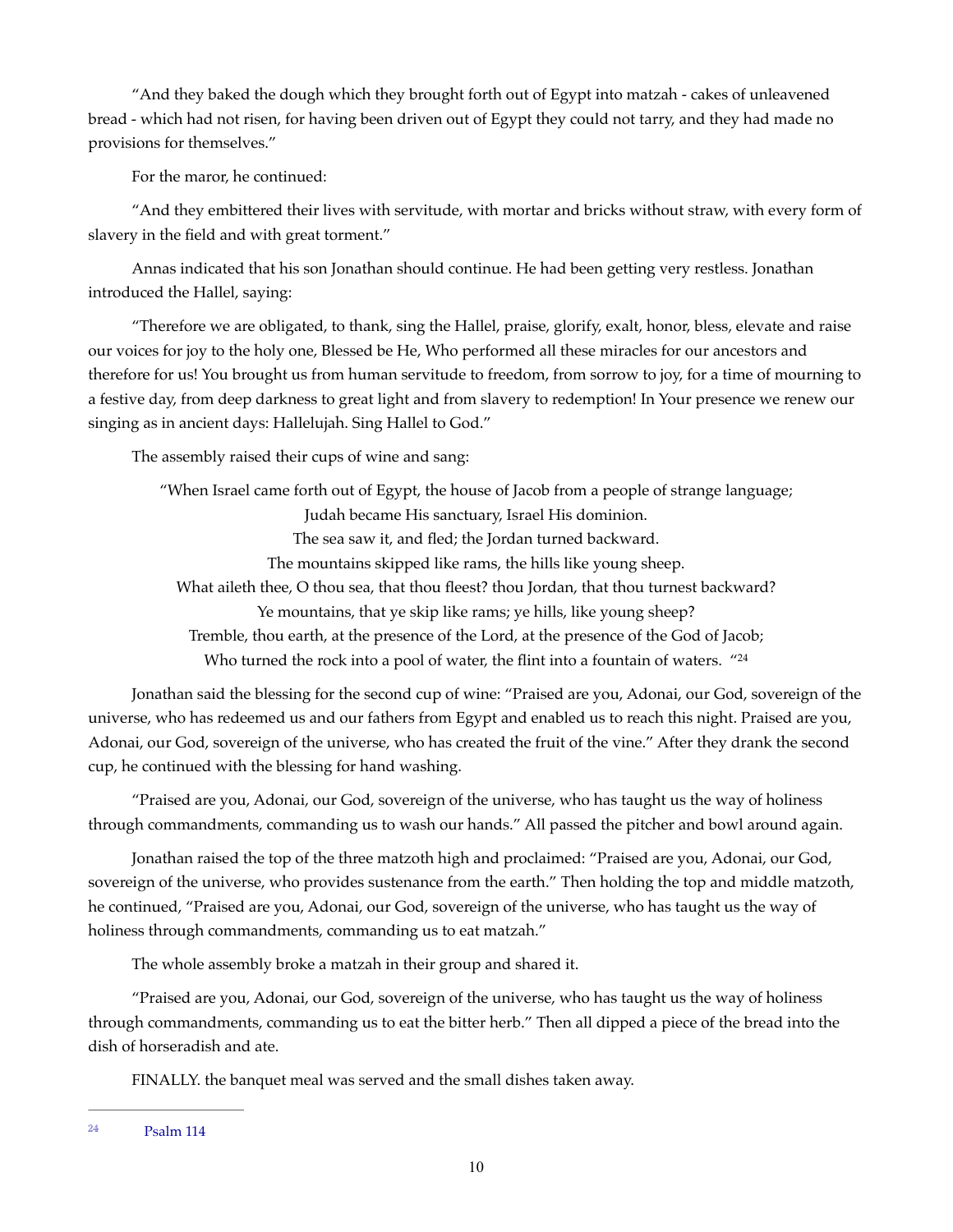#### <span id="page-10-3"></span>In the Palace Kitchen

Herod built the palace for the government of the nation. It housed many hundreds, thousands of bureaucrats, the national armory and great storage magazines. The west side of the fortress had barracks and stables sufficient for a legion and alae of cavalry.<sup>[25](#page-10-0)</sup> A great palace requires a very large service staff and kitchens that can feed thousands. The palaces were emptied when the Romans took over, most stayed in Caesarea, and the Sanhedrin moved the bureaucrats out. Most of the time there was only half a cohort and a small Roman staff. When the prefect came for the great festivals, the staff trebled and soldiers doubled. Some service staff grumbled but all were happy they had actual useful work to do. Anyone who is an accomplished palace cook, able to present fine banquets, wants to do more than feed housekeeping staff. The housekeepers do not enjoy keeping up empty rooms either.

Today the prefect was giving the finest banquet, so they were showing off what great cooks they were. Each dainty for the gathering in the plaza was a little work of art. In addition to the prefect's affair upstairs, the palace steward lead a Seder for the palace staff in the kitchens. The feast downstairs would not quite be as great as the one upstairs. It would still be the greatest feast the staff would enjoy for the year. There were so many crowding into the kitchens that it was difficult for the cooks. Happy grumbling. There was hope, speculation. Would the wife of the prefect attend this year? She came before. She was so high and lofty a person. Roman nobility here in the kitchens. Most had only seen her in the distance. Few had tasks that brought them near her. She was always polite, gracious, beautiful. She smiled when she tried to talk with them. She was not very good at Aramaic and few of them were good at Latin and Greek. They were thrilled, honored she treated them as people, not lowly servants beneath her notice.

<span id="page-10-4"></span>ClaudiaProcula<sup>[26](#page-10-1)</sup> was lonely in Jerusalem. There were no Roman women. No Roman man except her husband was wise or safe to talk with. She had their maid, her books and the new man servant. In Caesarea there were more Romans, some women of high enough rank she could associate with. There it was much more relaxed, even a theater, games. In Jerusalem, her husband was bombarded with issues, trials, challenges, busy, distracted, on edge. She felt so much better when she was around people. It was funny how awed the servants were with her. They made her feel like the queen of the world. She spent most of her days reading. She didn't enjoy hand work. She had started reading their holy books, Pilate didn't know. She couldn't read Hebrew, but they all had Greek versions. In Caesarea, she had been able to cultivate some Judean women and learned much of their religion.

<span id="page-10-5"></span>She came. As she approached the rooms hushed with whispers. As she entered the great kitchen, the steward and chief of the kitchen,<sup>[27](#page-10-2)</sup> greeted her, bowing low almost to the ground. The steward brought the chair for her to sit on. Chairs were exclusively for high officials. She knew no one would be comfortable if she did not take the chair. They were all so obviously thrilled. She felt so loved and all she did was be herself, unworthy of

<span id="page-10-0"></span>[<sup>25</sup>](#page-10-3) [http://en.wikipedia.org/wiki/Herod%27s\\_Palace\\_\(Jerusalem\)](http://en.wikipedia.org/wiki/Herod%27s_Palace_(Jerusalem)) [http://en.wikipedia.org/wiki/](http://en.wikipedia.org/wiki/Ala_(Roman_cavalry_unit)#Alae)

Ala (Roman\_cavalry\_unit)#Alae The documented information is sparse, I have added features that would be normal from Herod's other palaces and from the central fortress palace of a nation's king.

<span id="page-10-1"></span><sup>&</sup>lt;sup>[26](#page-10-4)</sup> [http://en.wikipedia.org/wiki/Claudia\\_Procula](http://en.wikipedia.org/wiki/Claudia_Procula)

<span id="page-10-2"></span> $\frac{\text{http://en.wikipedia.org/wiki/Brigade de cuisine}}{\text{http://en.wikipedia.org/wiki/Brigade de cuisine}}$  This is more modern but gives an idea of a palace kitchen.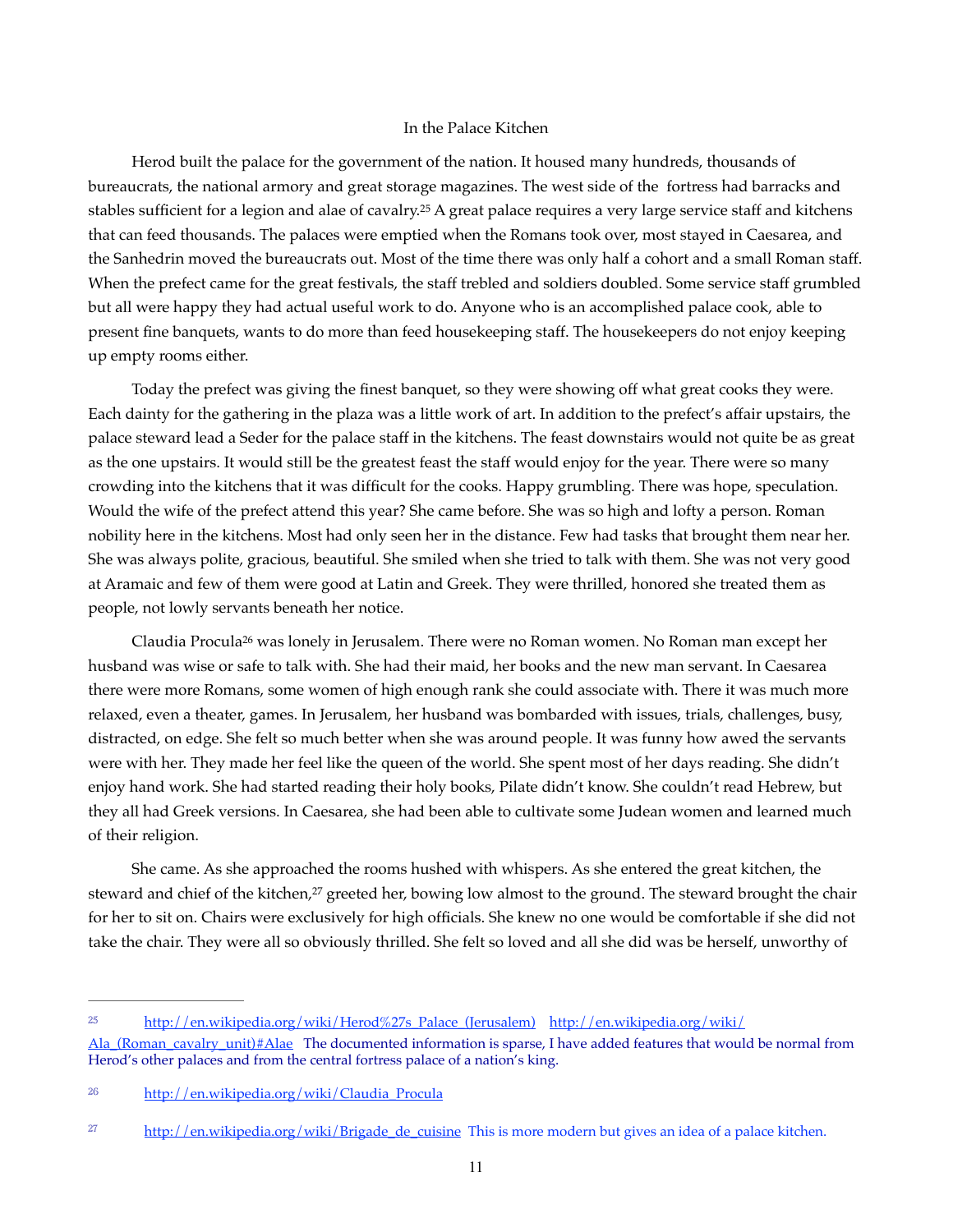such adoration. Indeed, they had been waiting for her. The steward had her watched to see if she was preparing to come and a runner brought the news. He had been waiting to begin the Seder until she arrived.

## <span id="page-11-1"></span>The Triclinium

The Triclinium overlooked the plaza on one side and the other opened in to a hall where the entertainment would be. The prefect was in the center, Titus on his right and his assistant on the left, the two tribunes were on the side couches closest to the head, then secretary, treasurer, steward, with Lucian at the far left furtherest from the head. All in their proper position of rank. Before them on the stands were the necessary dishes for the Seder.

Pilate announced to the group that Lucian would lead them this night in the Jewish ceremonies. Lucian explained, he did know some of the way the locals in Galilee celebrated. The great leaders in Jerusalem would conduct their Passover, with great style and formality. It was considered a good thing if a non Jew joined them. He encouraged them to accept, if they were invited.

The first thing to do was to light two lamps. This was the high honor and the right of the materfamilias.[28](#page-11-0) Lucian asked the prefect who best would have that honor? Pilate indicated his steward, of course. As the steward lit the lamps, Lucian said, "The materfamilia would say something like this: 'Blessed are You, O Lord our God, King of the universe, who have commanded us to light the festival lamps.' The family, guests, would reply, 'Praised are You, King of the universe who has brought us to this moment in life'."

Titus laughed, "They call their god, 'king of the universe'. They have high opinion of themselves."

Lucian smiled, "Yes, they do, their God is the greatest, makes them the greatest." He picked up the wine cup and said, "They call this making holy the Name of God. One thing you have to relearn if you have any hope of understanding them, is that what they mean by holy is nothing like what we mean by holy. Holiness to them is absolute perfection, righteousness, pure as light. Their God makes them holy by His holiness. 'Praised are You, Lord of the Universe, who created the fruit of the vine. Praised are You, Adonai our God, Who chose us to be Your people, teaching us holiness through Your commandments, giving us festivals for celebration, commanding this re-enactment of our going out from Egypt. You have chosen us, You have given Your holiness to us. Praised are You, Adonai, Who fills Israel and the year with holiness."

Titus, laughed and challenged Lucian. "You must have become one of them. How come you know all the words?"

Lucian explained. "Many of the words are standard phrases used over and over in different contexts. It all fits in a set order. If you keep the order the words fall into place." He asked them, "Do you know what happened, what event passover commemorates?"

Some did somewhat, some really did not understand. Lucian explained "The events around Passover were the defining memories for the people, a little like their Moses is our Romulus, the founder of the nation."

<span id="page-11-0"></span><sup>&</sup>lt;sup>28</sup>en.wikipedia.org/wiki/Mater\_familias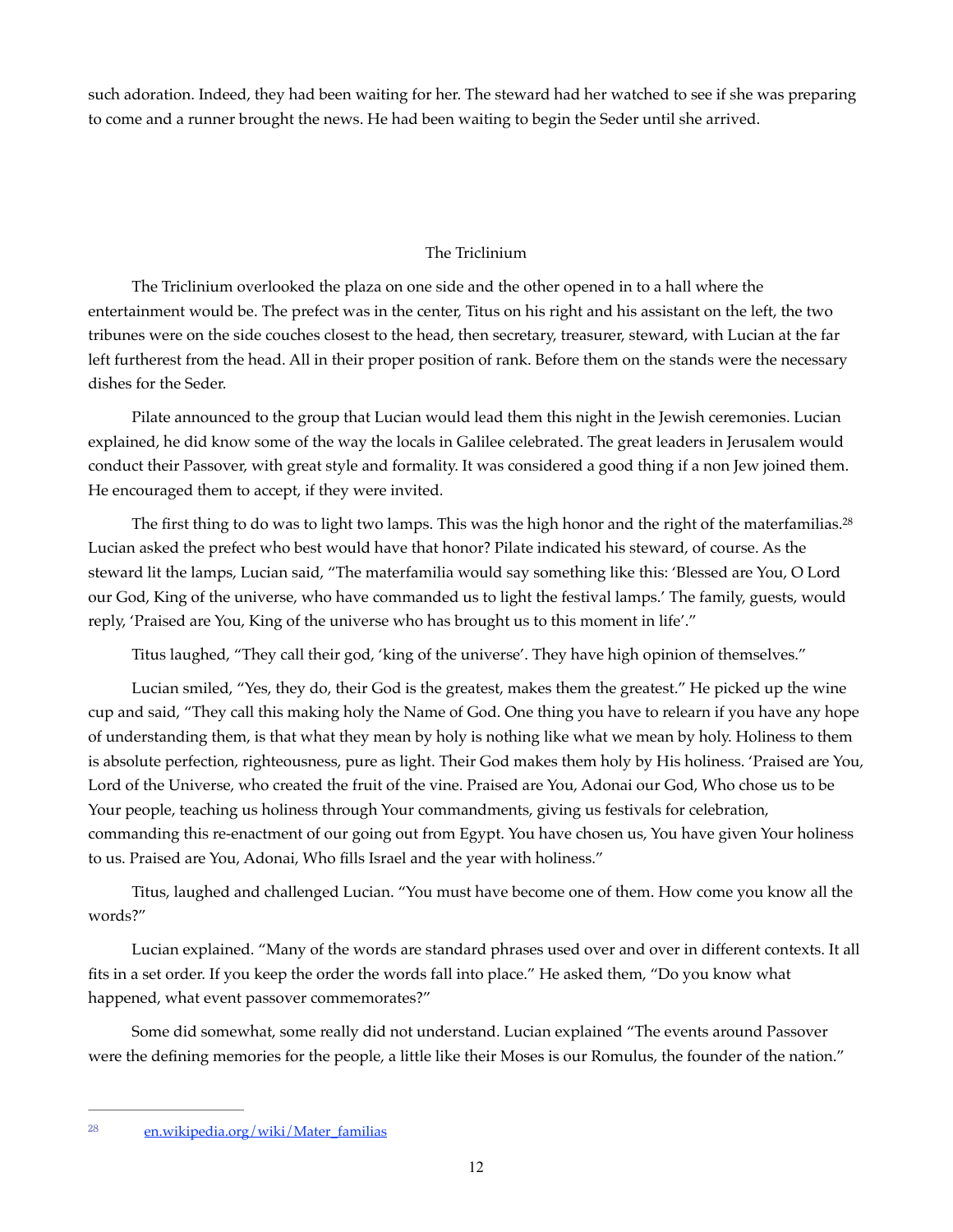He raised the cup and said: "Praised are you, Adonai, our God, sovereign of the universe, who has created the fruit of the vine," and indicated that all were to drink.

"Next is washing hands. I do not remember that they say anything for this. They take a pitcher and pour water over the hands of the person next to them, catching it in a bowl that is passed around." So they did that. "In front of us is some parsley and a little dish of salted water. They dip the parsley in the water and eat it. It is to remind them of the salt tears they cried when they were slaves in Egypt. 'Blessed are You, O Lord our God, King of the universe, Creator of the fruit of the earth'.

"This next doesn't make sense to me, you see the napkin here." He picked it up. "It has three matzot. For seven days, their week, they only eat unleavened bread. They take the middle matzah, break it and hide the larger piece until after the banquet meal. The children find it and it is eaten as the last bit of food. They call unleavened bread, the bread of affliction, they ate in Egypt. Let all who are hungry come and eat. Let all who are in need, come and celebrate Passover.

"This second cup of wine is the cup of the telling of the story. They say, 'We were slaves in Egypt and the Lord freed us from Egypt with a mighty hand. Had not the Holy One freed our people from Egypt, then we, our children, and our children's children would still be slaves'." He lifted the cup. "Their God made a covenant with them and saved them from all who tried to destroy them throughout history. Rome, we, are temporary. They are confident their God will remove us."

"They repeat this saying: 'A wandering Aramean was my father, who went down to Egypt and sojourned there, few in number. And there we multiplied, becoming a great people, strong and numerous. But the Egyptians dealt ill with us and afflicted us, setting us to hard labour. Finally, when we cried out to Adonai, the God of our ancestors, Adonai heard our voice, saw our affliction, saw our toil and our oppression. Then Adonai brought us out from Egypt with a strong hand and an outstretched arm; with great awe, marvelous signs and with wonders."

Titus asked, "What is this Adonai?"

Lucian smiled, "They think it is blasphemy to misuse the actual name of their God, so they won't say it at anytime. So instead of saying His name, they say Lord, in their language, Adonai."

"I am sure you noticed they never give up, unbelievably stubborn. They were slaves in Egypt for 400 years before their God finally saved them. They were exiles in Babylon for 70 years before they were delivered. They are confident their God will save them sometime, somehow. If they do not lose faith.

"The Egyptians, the Pharaoh, did not want to lose their slaves, so their God forced them. He sent Moses who commanded Pharaoh to let the people go or God would send plagues. It took ten plagues before Pharaoh surrendered. The last was the killing of all the first born in Egypt, including the Pharaoh's son. The leader mentions each plague, the guests repeat them. Follow me, pretend you are Judean.

"Blood. Blood

Frogs. Frogs

Lice. Lice

Beasts. Beasts

Cattle plague. Cattle plague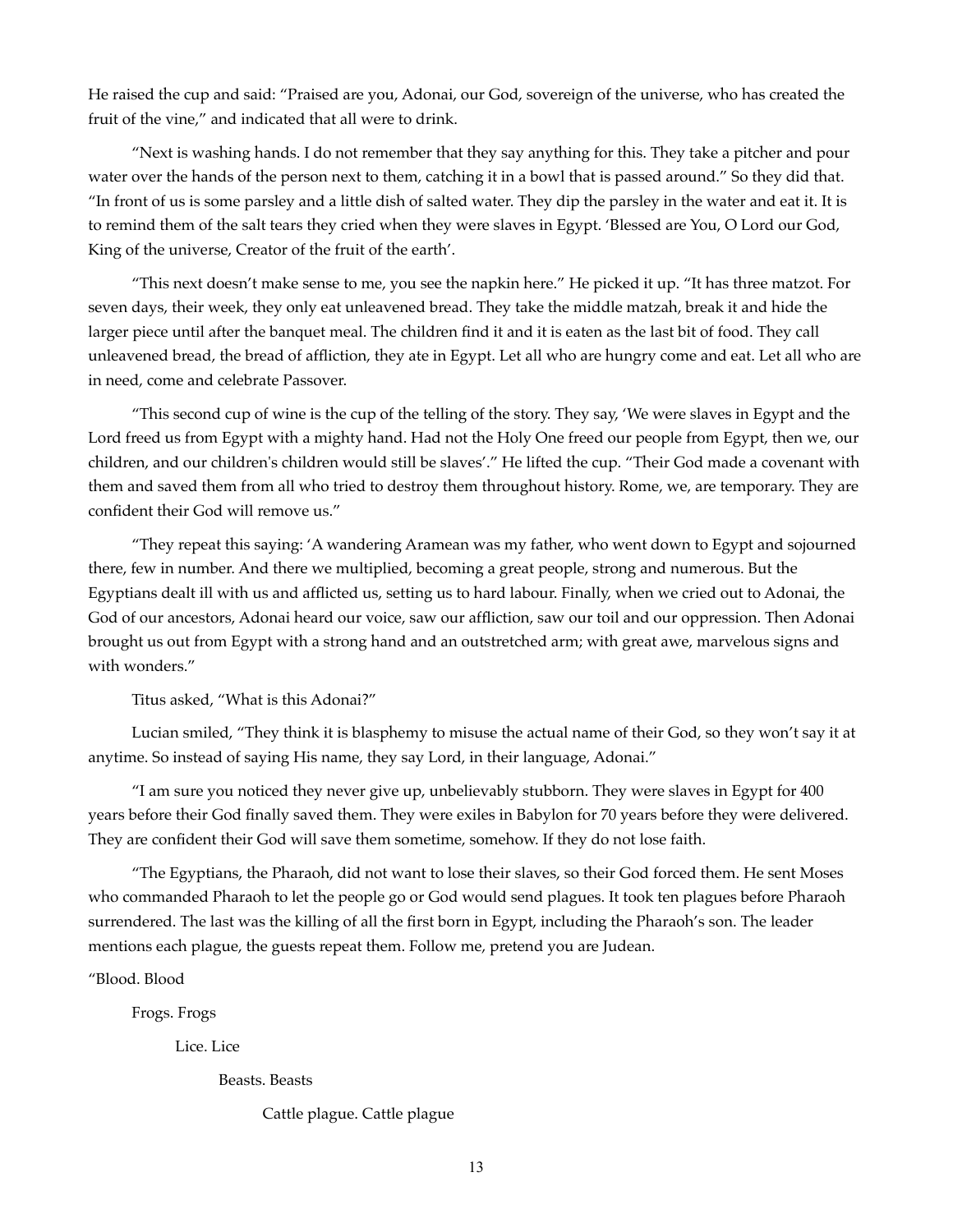#### Boils. Boils

Hail. Hail

Locusts. Locusts

Darkness. Darkness

Slaying the First Born. Slaying the first born.

"The night of the last plague, Moses told the people to kill a lamb and put its blood on the door posts and lintel. They were to dress for travel, make unleavened bread, eat the bread and lamb as the angel of death passed over, killing all the first born of Egypt. The maror, bitter herbs, remind them of the bitterness of the slaves' life. At dawn they left, taking the plunder of the Egyptians. So they remember and know they will be delivered forever."

Pilate commented, "There is nothing like absolute confidence to make people absolutely unreasonable." Lucian nodded in agreement.

"Being delivered by their God also makes them obligated to serve and obey. Actually they consider that they would be obligated even if He had done much less. In Galilee they sing: 'It would have been enough'.

Had He given Sabbath to us --this day's for rest, not for commerce, but not brought us to Mount Sinai, it would have been enough. Had He brought us to Mount Sinai through the desert, it was so dry and not given us instruction, it would have been enough.

Had He given us the Torah where we sang and danced the Hora and not led us into Israel, it would have been enough.

Had He led us into Israel and not built for us the Temple,

it would have been enough.

Had He built for us the Temple so to pray we do assemble, but had not made wine, it would have been enough.

"Therefore they are obligated, to thank, sing praise, glorify, exalt, honor, bless the Holy One, Who performed all these miracles for their ancestors and for them! He brought us from slavery to freedom, from sorrow to joy, from mourning to festival, from darkness to light! In Your presence we renew our singing as in ancient days: Sing praise to God.

"They also sing:

When Israel came forth out of Egypt, the house of Jacob from a people of strange language; Judah became His sanctuary, Israel His dominion. The sea saw it, and fled; the Jordan turned backward. The mountains skipped like rams, the hills like young sheep. What aileth thee, O thou sea, that thou fleest? thou Jordan, that thou turnest backward? Ye mountains, that ye skip like rams; ye hills, like young sheep? Tremble, thou earth, at the presence of the Lord, at the presence of the God of Jacob; Who turned the rock into a pool of water, the flint into a fountain of waters.

"The crossing of the Red Sea and covenant at Sinai aren't mentioned in tonight's dinner, but they are part of the whole. They left Egypt to the promised land of Canaan. They say God gave it to their ancestor Abraham.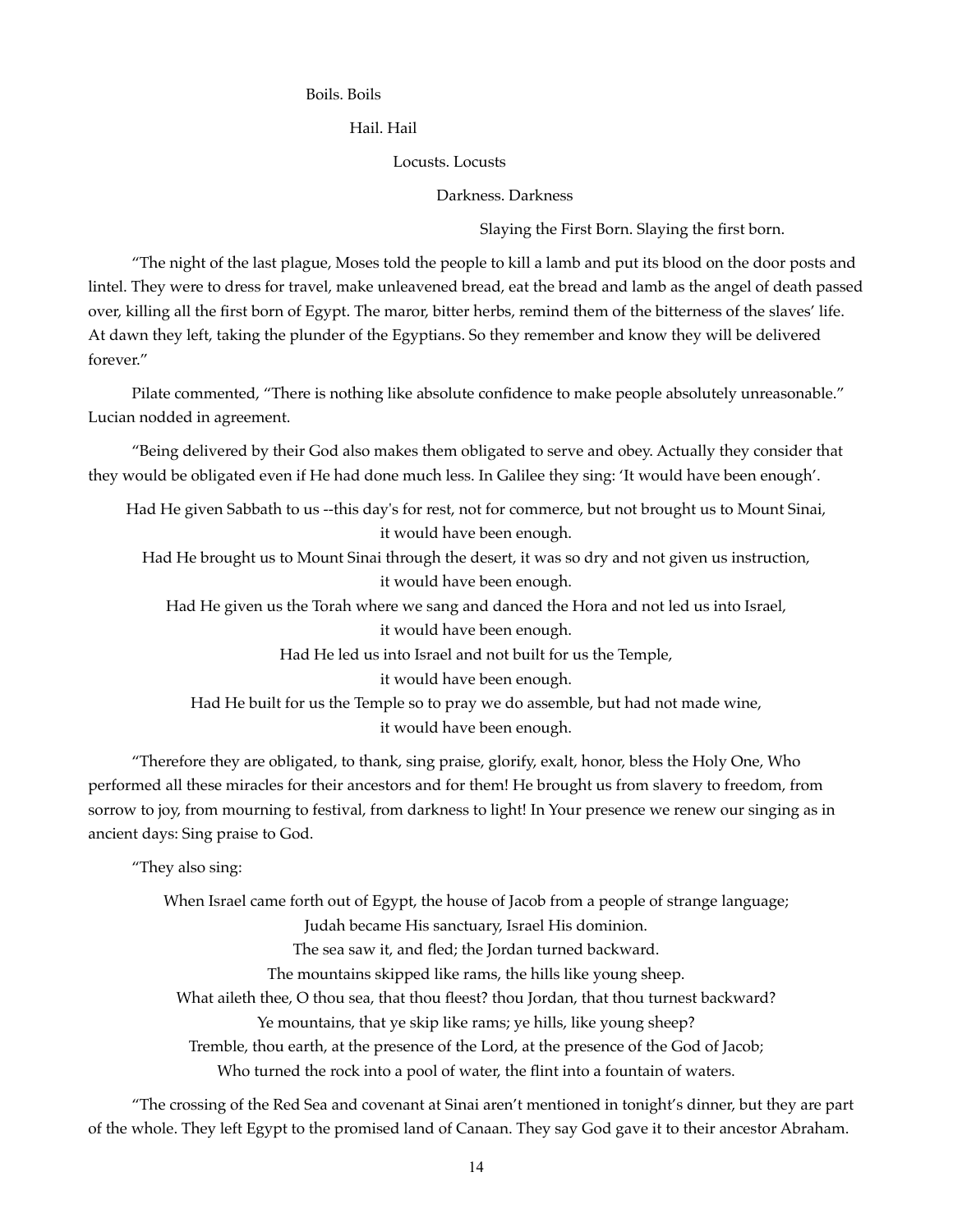They are the children of Abraham. Think of Aeneas leaving Troy long before we came to Rome. Pharaoh changed his mind and sent the army to bring them back. At the Red Sea, God made a path for them on dry ground, when the Egyptians followed, the sea covered them. Then they went to Mount Sinai and God made a covenant with them. He gave them His commandments and they promised to serve and obey.

"Now we get to drink that second cup of wine sitting in front of us. 'Praised are You, Adonai, Lord of the Universe, who has created the fruit of the vine.' Again we wash our hands before the meal. This time there is a saying: 'Blessed are You, O Lord God, King of the universe, Who has sanctified us with Your commandments, and commanded us the washing of hands.'" They passed the pitcher and bowl.

Lucian picked up the matzah and said, "Praised are You, Adonai, Lord of the Universe, Who brings forth sustenance from the earth. Take a piece of the matzah and dip it in the dish of horseradish and eat. Remember the harshness of slavery. Praised are You, Adonai, Lord of the Universe, Who sanctified us with His commandment to eat the bitter herb.

"Now after all this, we are to eat the festival meal. Command the butler to begin the banquet. By the way there is still more to come after we eat. It is shorter and then comes the entertainment. What they have is nothing like what has been prepared for us."

### At the Palace of the High Priest

The butler announced that after the banquet, the children were to follow him to the courtyard. There they could find a piece of afikomen for each group. The children were also invited to join in the Red Sea dance afterward, dancing with the Children of Abraham as they passed through the waters. Then he announced the festival banquet was served. The servants waiting at the doors began bringing in the first course. The musicians took up their station, the lead singer, a woman with a glorious voice began the first song. There were even some who stopped eating, talking and listened. She was the best vocalist in the nation, backed by the best musicians. Everything was magnificent, as appropriate, for the greatest state dinner of the year.

Annas, those at the head of the court, talked of the great events of the week and the week to come. The major concern was the attitudes and support from the great houses of the priestly families. To maintain their position, they had to manage their friends and control their enemies."Such a disappointment, Barabbas had finally been caught and we had to let him go." "We will just have to catch him again." "It was worth it." "They had taken care of that laborer from Galilee." "He wouldn't bother them any more."

<span id="page-14-2"></span>Annas' son Theophilus<sup>[29](#page-14-0)</sup> said, "False prophets should be expected. What was worse was members of the Sanhedrin taking their side against the House of God. Something had to be done with Joseph and Nicodemus."

His brother Jonathan suggested, "They should be removed from the council." They all agreed. It would be done. "It was a pity they could not be punished more than that."

Joseph ben Caiaphas added, "There was another to deal with, Lazarus. He was the key in the attack on God's House and he is master of the sacred oil. We have to take action."

<span id="page-14-3"></span>"He was supposed to be killed."[30](#page-14-1) "Is this necessary now that the leader is dead?"

<span id="page-14-0"></span><sup>&</sup>lt;sup>29</sup> [http://en.wikipedia.org/wiki/Theophilus\\_ben\\_Ananus](http://en.wikipedia.org/wiki/Theophilus_ben_Ananus)

<span id="page-14-1"></span>John 12:10 [30](#page-14-3)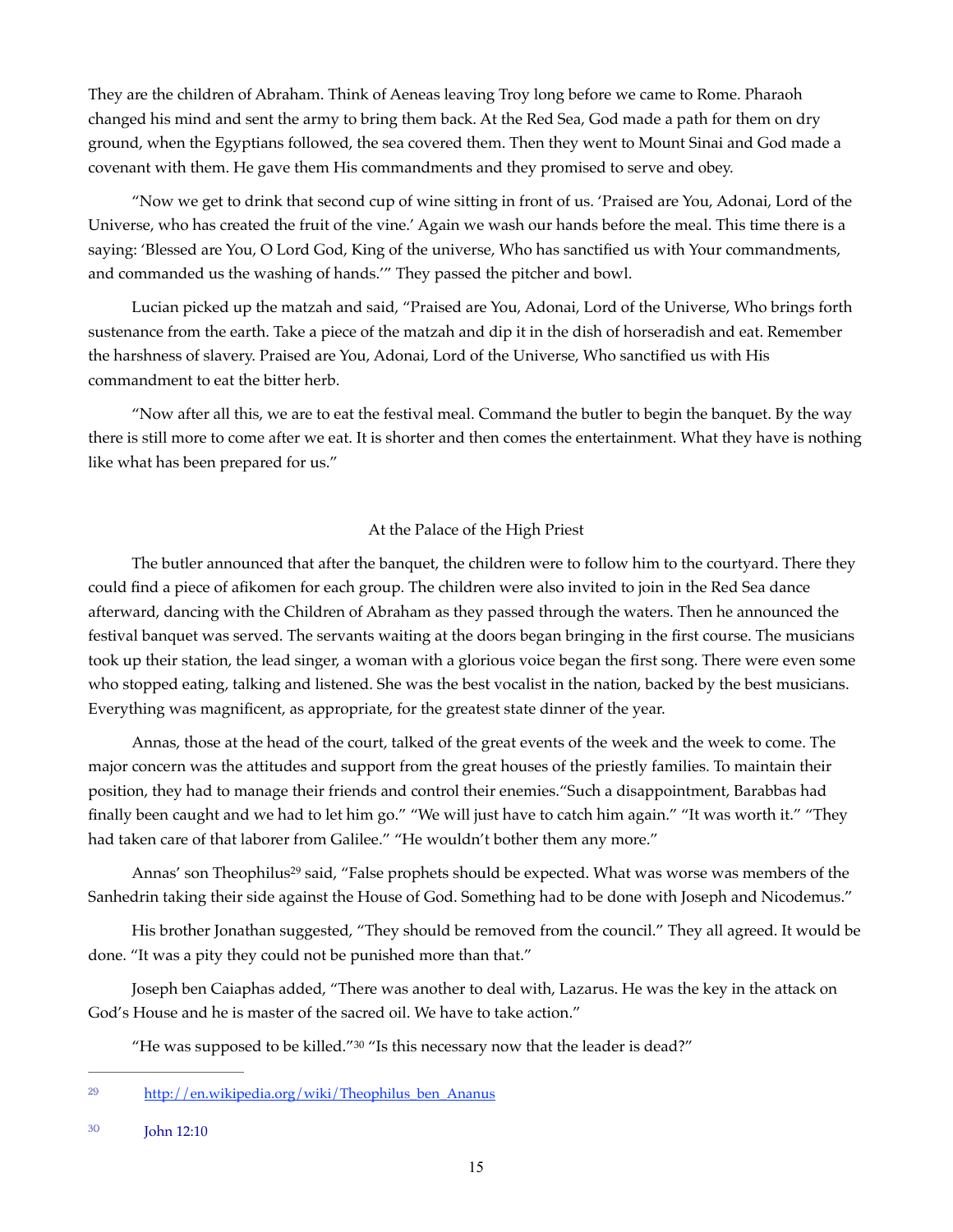Annas said, "It is enough to remove him from his position. Immediately!" Again they all agreed.

Joseph replied, "As soon as the Sabbath was over, I will have Lazarus removed from the house of the master of the oil. The leaders of that rabble stayed there. With Lazarus gone, the rest will be evicted from the oil press as well."

"Good, the Lord of the storm winds has scattered them." "Blown away." "Our gracious God has blessed our Passover with success." "We have served Him with honor."

"Didn't some men warn that magician said he would come back from the dead in three days?" "Do you think his followers might steal his body?" "The end could be worse than the beginning." "Magician and magician helpers." "The tomb has to be sealed and a guard set." "A Roman guard."

Annas ordered, "It is late. "Ask Pilate in the morning. The guard must look at the face, be certain the magician is still there, before they seal the tomb."[31](#page-15-0)

Annas felt so tired and there were tomorrow's celebrations to come. He told Joseph, he would not go with them to cut the first sheaf of barley. He would rest and wait for them for the ceremonies at the Temple. Joseph said he expected there would be others doing the same. Last night had been exhausting and they had no time today to rest.

## <span id="page-15-5"></span><span id="page-15-4"></span><span id="page-15-3"></span>The Triclinium

The butler announced to the kitchen that the banquet was to begin. The serving man and maid carried the traysand set the first course, poached mullet with tiny oysters, expensive garum, asparagus and pears.<sup>[32](#page-15-1)</sup> He also told the entertainers to begin. They began with quiet songs and instrumental pieces. Later they would show their abilities. The best, of course, would be after the eating was over. They sang, played music and danced, very well. Their owner had bought them from the finest establishments in other lands. It was hard to find good stock in Judea - purists. There was a red haired girl with spots on her face and body, many found fascinating. The most striking was tall, black as obsidian, angular, her oiled body glistened. She looked like a Nubian queen, fierce. It had not good for her to be on the losing side in a royal conflict. Some men were not brave enough to claim her services[.](#page-15-2) Others were fascinated with her female circumcision.<sup>[33](#page-15-2)</sup> The yellow haired boy had been costly. Like the red haired girl, they were rare in the markets. He had been so frightened at first, he had been hard to train. Only the threat of being castrated, sold to a low class shop, the toy of brutes, got him to comply. Their owner brought his seven finest. His inn across from the palace was the best in the city. The sophisticated clientele from distant lands told him it was as fine as any. His staff had the finest clothing, jewelry, excellent coiffeur and cosmetics, skilled in all erotic acts. As Passover neared, the end of the week, business slowed to nothing. If he had not had this affair, he would have had no business for the day.

From the delights continually being served, they never would have guessed that another banquet was being served in the kitchen. The foods barely distracted them from their conversation. Titus was comparing this

<span id="page-15-0"></span>Matthew 27:62ff. [31](#page-15-3)

<span id="page-15-1"></span>[<sup>32</sup>](#page-15-4) [http://en.wikipedia.org/wiki/Ancient\\_Roman\\_cuisine](http://en.wikipedia.org/wiki/Ancient_Roman_cuisine) <http://pass-the-garum.blogspot.co.uk>[http://](http://resourcesforhistory.com/Roman_Food_in_Britain.htm) [resourcesforhistory.com/Roman\\_Food\\_in\\_Britain.htm](http://resourcesforhistory.com/Roman_Food_in_Britain.htm) [http://www.fordham.edu/halsall/ancient/petronius-satyricon](http://www.fordham.edu/halsall/ancient/petronius-satyricon-feast.asp)[feast.asp](http://www.fordham.edu/halsall/ancient/petronius-satyricon-feast.asp)

<span id="page-15-2"></span><sup>33</sup> [http://en.wikipedia.org/wiki/Female\\_circumcision](http://en.wikipedia.org/wiki/Female_circumcision)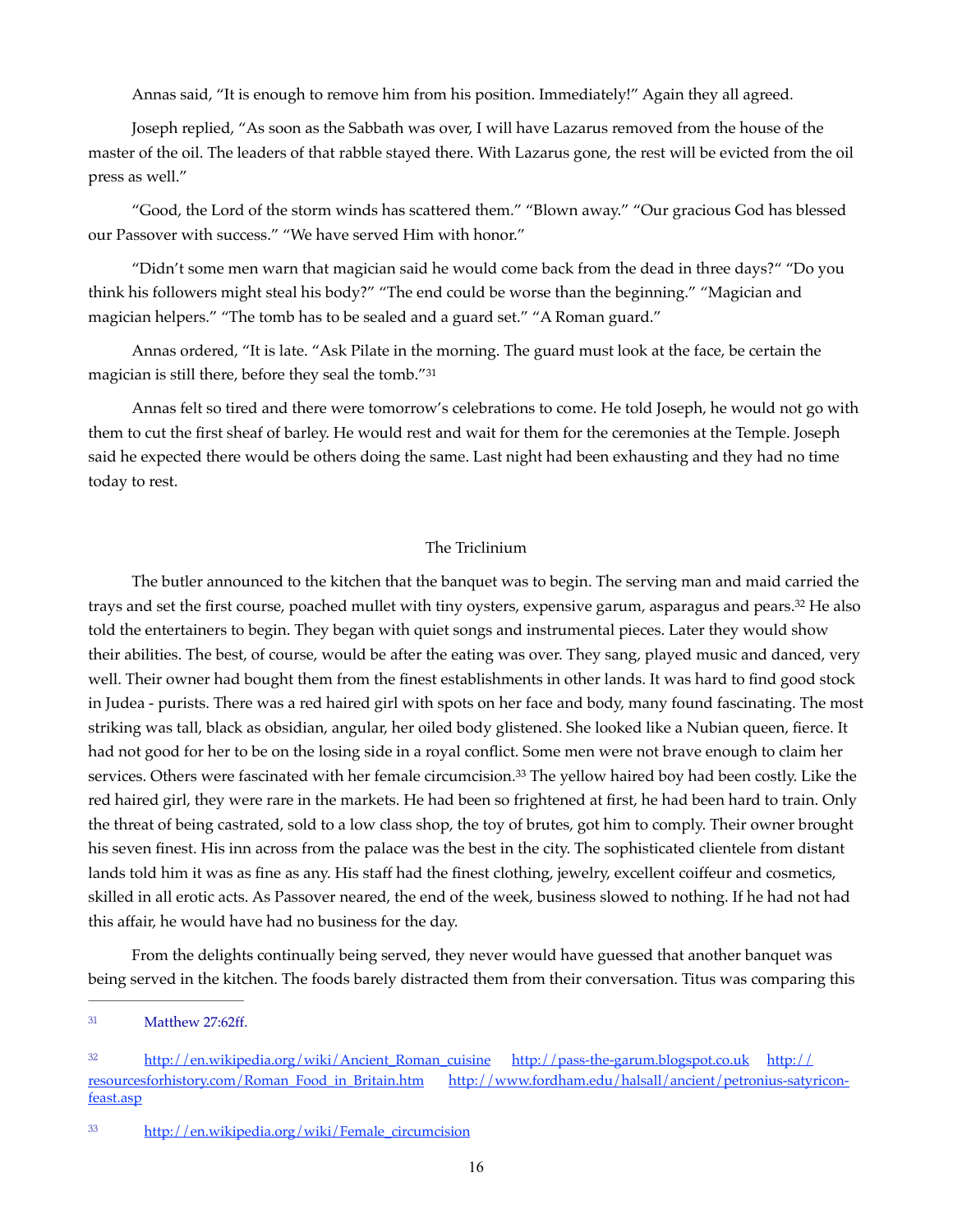with the great banquets he attended in Rome. It was presentable, a little lower than ordinary. But this was a distant province. Pilate was of the same opinion. There were limits to what he could get.

The men went back to the conversation at the baths, intending to challenge Lucian. They were watching the entertainers move, anticipating the excitement, the delights, to follow. "Lucian look, how can anyone think there can be anything wrong with what we see?" "They are the best there is." "They know how to really please a man." "Praise the great god Priapus." Lucian looked and remembered whores of long ago. He had only heard tales of what was available for those with large purses. He knew, he could have his choice, actually could have what no one else claimed. He did have the lowest rank. They were all magnificent. How would they be divided up?

"Well, Lucian, what do you have to say, now?" He shook his head. He would rather face three men at the same time with swords. They were right. This was good, very good.

"Remember what I said. The Hebrew God is perfect. His will is absolute perfection, always. Very good is not the same as perfect." He paused, prayed? "Their God is righteous and His will is that all of us are always perfect, righteous in everything."

They laughed. "Lucian, it doesn't get any better than this, anywhere. They know how to totally, perfectly, please you."

Lucian said, "That's it. You will be perfectly pleased. Is that what it means to be a real man? You get all you want for yourself? What makes a man fight to the death in battle? What does he get out of it? He is killed. He knows it and if so, that will be good enough for him. They fight and die for respect. They would rather die as a real man than live as less than a man."

The servants brought lamb with apricots and pine nuts beautifully arranged on the platters. The dry white wine made the perfect contrast, as did the spiced quail eggs.

Titus pointed at the tables and challenged Lucian, "Lucian, we delight in all kinds of erotic delights this night. What does your god have to say about food?"

"The Judean prophets say their God will invite all nations, all tribes to a feast without end on His holy mountain, where their Temple stands. They expect it will be perfect, far above everything we have here."

"Perfect food."

"And perfect wine. I do not suppose it will make men drunk."

"How can wine like that be called good?"

"Peace. They say their God loves all He created with everlasting perfect love. He is perfect love and all He wants is His creation to perfectly love Him forever. When you are drunk you cannot enjoy perfect love."

More laughter, "What does that have to do with this?" "Look at that one as she unwinds another veil." "She looks perfect enough for me." They had been gradually discarding items of clothing, moving more freely. Gazing into their eyes as they sang, danced, inviting, enticing.

<span id="page-16-1"></span>Lucian closed his eyes, opened them, looked toward the men at the tables, away from the distractions. Ulysses was lashed to the mast passing the sirens.<sup>[34](#page-16-0)</sup> "Ulysses heard better than these, when he sailed past the

<span id="page-16-0"></span>[http://en.wikipedia.org/wiki/Siren\\_\(mythology\)](http://en.wikipedia.org/wiki/Siren_(mythology)) [34](#page-16-1)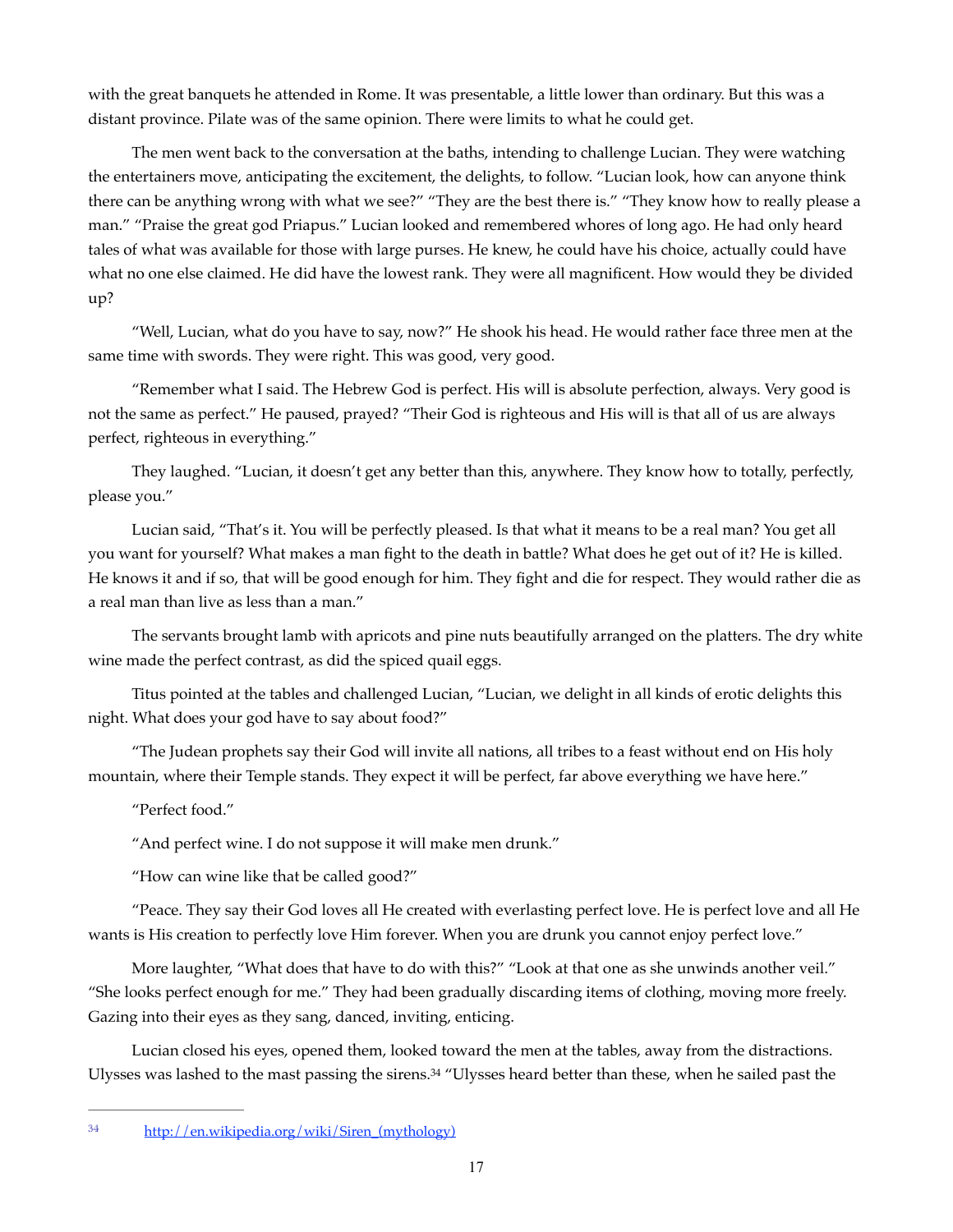sirens. Somehow the very best for a man is not good at all. How many great men were undone by their greatness? We do not need to mention names. Did Ulysses reach the Elysian fields or just the shades of Hades? What will become of us?["35](#page-17-0)

<span id="page-17-1"></span>"Lucian, what does that have to do with this?"

"What I know is that I have a wife. I am her husband. She takes care of me as best she can. Perhaps not as well as these. They are performers, trained, skilled to please, to entertain. We do not mean anything to them. Just tonight's work. They mean nothing to us. Will you really care which one you get tonight?"

"So an old wife is better than this? You have been here too long."

"There is nothing better than enjoying your wife as she desires her husband."

The servers were putting the final course before them. Wonderful delicacies: fattened dormice with pungent cheeses. Temptations and delights, delicious food, good friends, voluptuous women.

Lucian motioned toward the singers. "They will please you. You can not please them. They would not be interested. It is good to please a wife, who cares for you. It is virile, being a real man to a real woman. It is not performing on a bed."

"Lucian, you have a wife." "You and Pilate are the only ones here with wives." "I have a wife in Regium." "Mine is in Corinth." "Your god asks for everything as gives nothing." "Antonio has a wife here too." "Their god commands perfection. Anything less is unholy, sin, falls short of the mark." "Impossible!"

"Their God offers to give His perfection, make them holy."

"How does that happen? Do they ask for it? What do they have to do to be perfect like Him?"

"We say only the very best earn the Elysian fields. Their God invites all His worshippers to live in His heavenly courts. He knows them, remembers them. If they will be His people, He will be their God, He is merciful, forgiving."

"Who would want to live with gods?" Laughter.

The last course was cleared away. Lucian could continue the ceremony. The butler told the servants, it was time for them to strip. The entertainers had stripped their outer costumes. They needed to match. The man servant realized there were only seven entertainers, nine guests. They were it, also.

### In the Palace Kitchen

Taking care of the banquet upstairs barely interfered with the celebration below. Pilate's man servant and maid served the guests. In addition to the prefect's wife, there were a few Romans from the cohort. The steward took them aside and sharply charged them. They must keep silent about the prefect's wife. No one was to know. It was up to her to tell her husband. They understood and agreed. They did not want the cohort to know they were there either. Palace staff considered keeping secrets an important part of their responsibility. The oldest remembered the wild intrigues of Herod's time. The Romans were sedate in comparison.

<span id="page-17-0"></span><sup>&</sup>lt;sup>35</sup> Heaven and Hell [http://en.wikipedia.org/wiki/Elysian\\_Field](http://en.wikipedia.org/wiki/Elysian_Field) <http://en.wikipedia.org/wiki/Hades>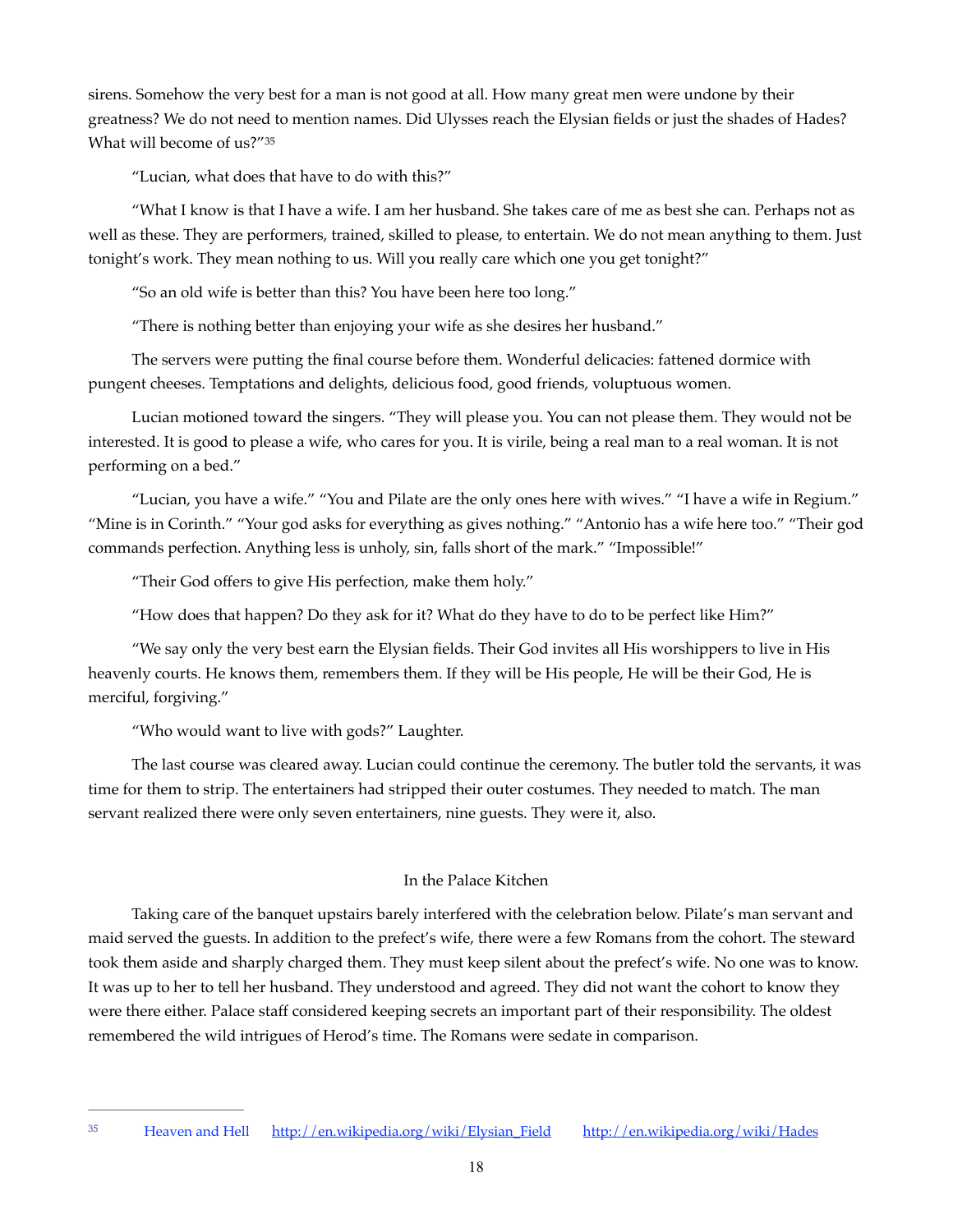When the banquet upstairs was finished, Claudia Procula got up and told everyone how much she appreciated being part of their celebration. It was a highlight in her life. She so appreciated them all. They were so much more to her than just housekeepers and gardeners, servants. She counted them as her friends in Jerusalem. They applauded so long and loud, those upstairs wondered what as going on.

#### <span id="page-18-1"></span>At the Palace of the High Priest

The banquet was over. Too much food, too delicious. Annas fought to stay awake for the rest of the Seder. The butler called for the children to come with him. They ran. He led them out. They heard shouts, laughter, yells and one by one running, they came back to their circles, holding pieces of the afikoman high[.](#page-18-0)<sup>[36](#page-18-0)</sup> They were rewarded with hugs and kisses and everyone ate a piece of the matzoth they found.

Annas told Eleazer to continue. "Friends, let us say grace."

"Praised be the name of the Lord now and forever," all replied.

"Let us now bless our God whose food we have eaten."

"Blessed be our God whose food we have eaten and through whose goodness we live."

"Praised are you, Adonai our God, King of the universe, who nourishes the whole world with grace, kindness and mercy. You provide food to all creatures, for your kindness endures forever. Through this great goodness we have never been in want; may we never be in want of sustenance. God sustains us all, doing good to all, and providing food for all creation. Praised are you, Adonai, who sustains all. We thank you, Adonai, our God, for having given a beautiful, good, and spacious land to our ancestors as a heritage; for having taken us out from the land of Egypt and redeemed us from the house of slavery; your covenant which you sealed in our flesh; for your Torah which you taught us; for your laws which you have given to us; for the life, grace and kindness you have granted us; and for the food with which you always sustain us. For everything, Adonai, our God, we thank and praise you. May your name be blessed by all forever, as it is written: "After you have eaten and are satisfied, you shall bless Adonai, our God for the good land he has given you." Praised are you, Adonai, for the land and the food. Have mercy, Adonai our God, on Israel your people, on Jerusalem your city, on Zion the abode of your glory, on the kingdom of the house of David your anointed one, and on the great and holy Temple that bears your name. Our God, our Father, tend and feed us; sustained and support us and relieve us. Speedily, Adonai our God, grant us relief from all our troubles. Lord our God, O make us not rely on the gifts and loans of men but rather on your full, open and generous hand, that we may never be put to shame and disgrace.

"Our God and God of our fathers, may the remembrance of us, of our fathers, of the anointed son of David your servant, of Jerusalem your holy city, and of all your people the house of Israel, ascend, come, appear, be heard, and be accepted before you for deliverance and good, for grace, kindness and mercy, for life and peace, on this day of the Festival of Matzot. Remember us this day, Lord our God, for goodness; consider us for blessing; save us for life. With a word of salvation and mercy spare us and favor us; have pity on us and save us, for we look to you, for you art a gracious and merciful God and King. Praised are you, Adonai our God, king of the universe. Adonai, you are our father, our king and sovereign, our creator, our redeemer, our maker, the holy one of Jacob, the shepherd of Israel, the good king who does good to all and has done good, is doing good, and

<span id="page-18-0"></span>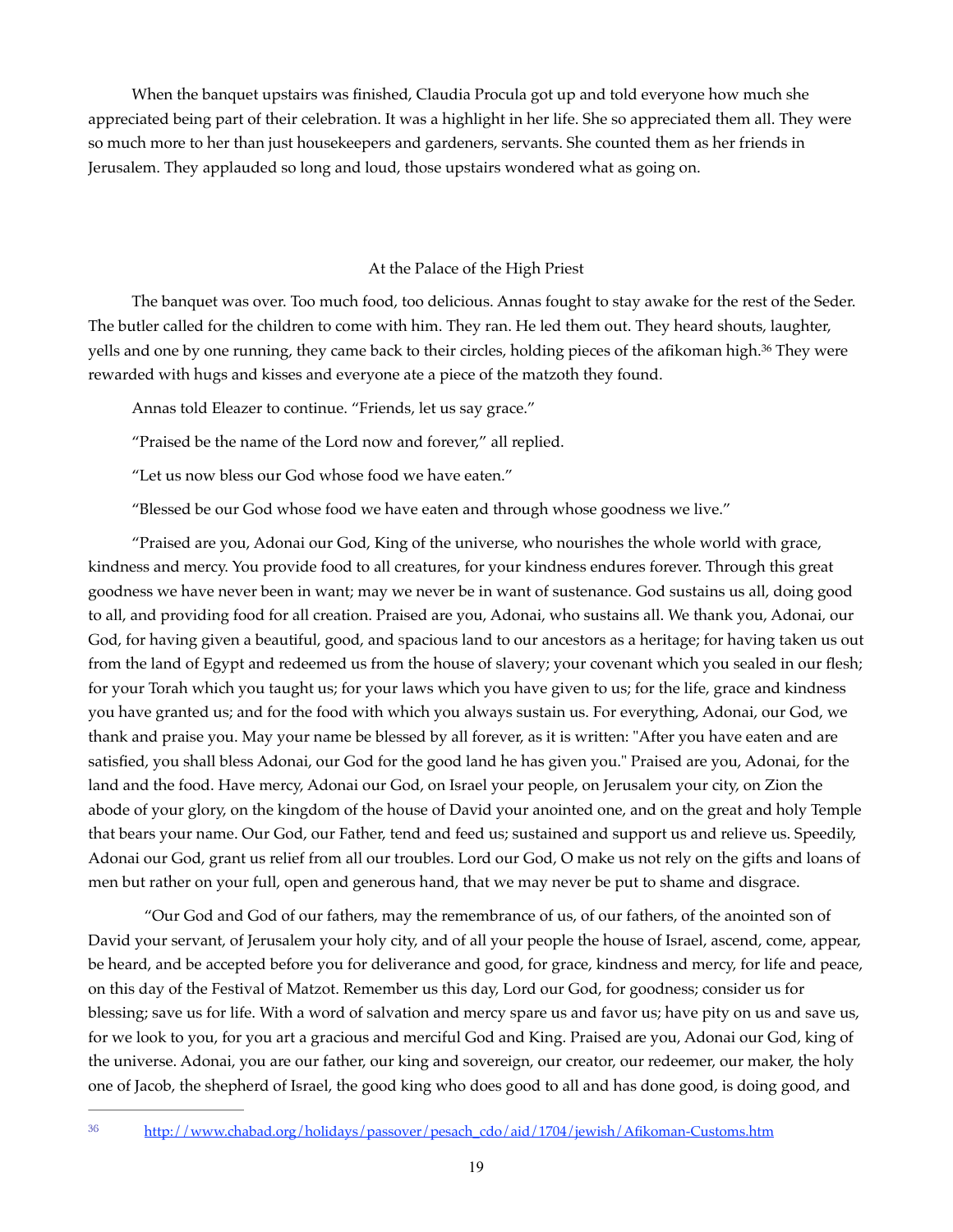will do good. You bestow favors on us constantly. You lavish on us kindness and mercy, relief and deliverance, success, blessing, salvation, comfort, sustenance, support mercy, life and peace and all goodness. May you never deprive us of any good thing.

"May the Merciful One reign over us forever and ever. May the Merciful One be blessed in heaven and on earth. May the Merciful One be praised for all generations; may He be glorified in us forever and ever; may He be honored in us to all eternity. May the Merciful One send ample blessing into this house and upon this table at which we have eaten. May the Merciful One send us Elijah the prophet of blessed memory who will bring us good tidings of consolation and comfort.

"May the Merciful One bless Annas, my father, the mistress of this house, my brothers and sister, Caiaphas, who stands for us before God, all those who are participating in this meal. May He bless us all together and all our possessions just as He blessed our forefathers Abraham, Isaac, and Jacob, with every blessing. May He bless us all together with a perfect blessing, and let us say, Amen."

"Amen."

"May heaven find merit in us that we may enjoy a lasting peace. May we receive blessings from the Lord, justice from the God of our salvation, and may we find favor and good sense in the eyes of God and men. May the Merciful One enable us to live in the days of the Messiah and in the world to come. and we can say, Amen."

"Amen."

"Praised are you, Adonai, Lord of the universe, who has created the fruit of the vine."

The cups were filled with wine again and all drank, the third cup, the cup of blessing. Then immediately the cups were refilled, the cup of Elijah.

Annas son of Annas arose from the cushion and escorted by the butler, walked to the door, opened it and looked out.

The whole assembly arose with all the musicians and singers and sang three times:

"Elijah, the prophet; Elijah, the Tishbite; Elijah, the Gileadite! Come quickly in our days with the Messiah, son of David, the Messiah, son of David."

Annas son of Annas turned to the assembly, shook his head and announced Elijah had not arrived, yet.

Theophilus, son of Annas said, "God has taught all men to love their neighbors as themselves. As we open our doors and our hearts to Elijah, we pray that soon he will come and announce the coming of the Messiah, son of David. Praised are you, Adonai, Lord of the universe, who has created the fruit of the vine." They drank the wine with shouts of Elijah and Messiah.

Annas indicated to Joseph ben Caiaphas, that he should conclude the Passover celebration. His turn. He had to remember perfectly the words to say. He took a deep breath and spoke with full voice. "Praised are you,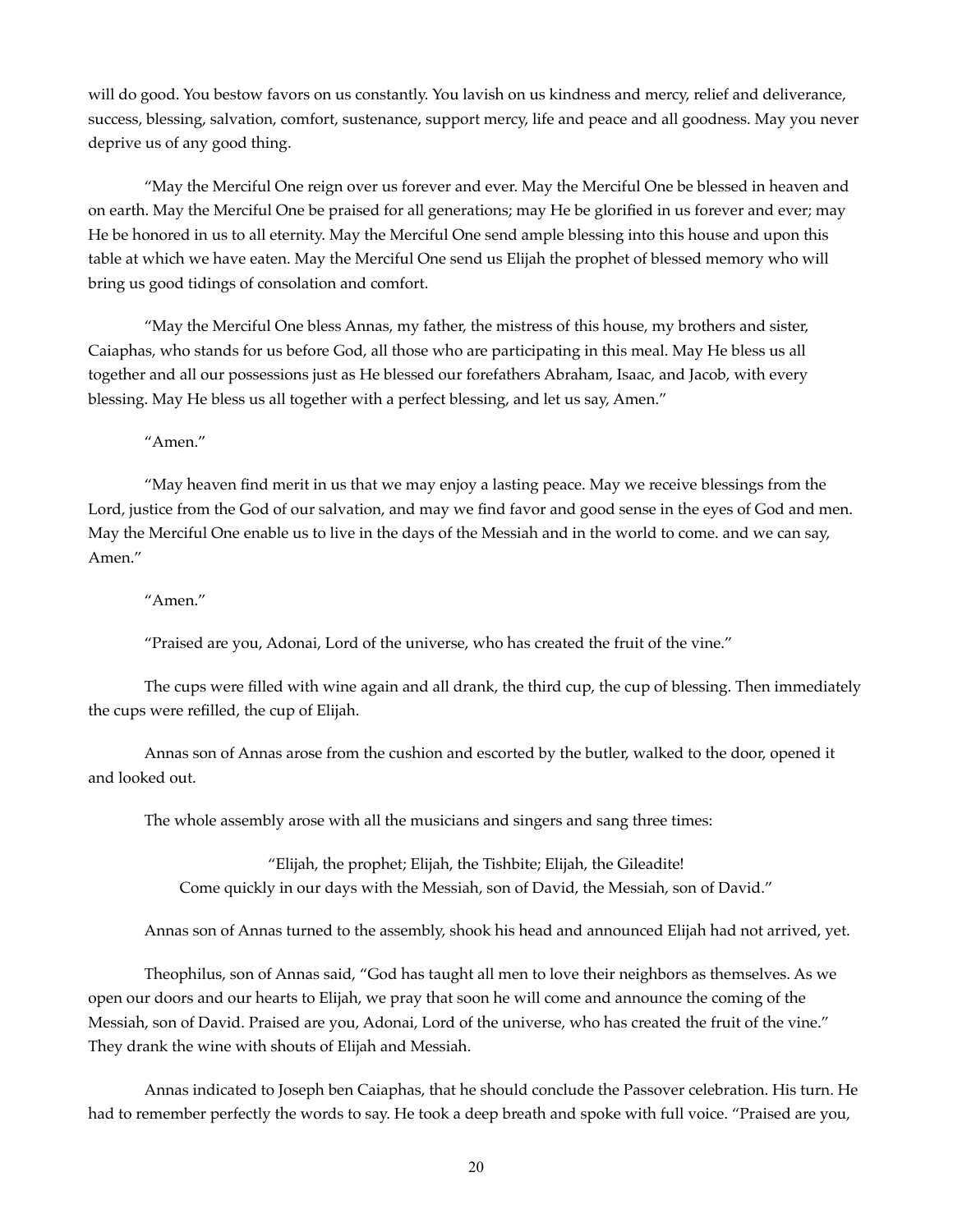Adonai, King of the universe, for the vine and its fruit, and for the produce of the field, for the beautiful and spacious land which you gave to our ancestors as a heritage to eat of its fruit and to enjoy its goodness. Have mercy, Adonai our God, on your people, on Jerusalem your city. For you, Adonai are good and beneficent to all, and we thank you for the land and the fruit of the vine. The Passover is concluded, with all its laws and customs. all Your works shall praise You, our Creator; the righteous will praise You in joyous song. We will thank, exalt, revere and sanctify You. It is good to give thanks to You, and fitting to sing praises to Your name, for You are Eternal from everlasting to everlasting."

The musicians and singers began the singing and dancing. The people closed up their eating circles and made a open space in the center. The dancers entered, portraying the Psalm. "The earth is the LORD'S, and the fulness thereof; the world, and they that dwell therein. For He hath founded it upon the seas, and established it upon the floods. Who shall ascend into the mountain of the LORD? and who shall stand in His holy place? He that hath clean hands, and a pure heart; who hath not taken My name in vain, and hath not sworn deceitfully. He shall receive a blessing from the LORD, and righteousness from the God of his salvation. Such is the generation of them that seek after Him, that seek Thy face, even Jacob. Lift up your heads, O ye gates, and be ye lifted up, ye everlasting doors; that the King of glory may come in. Who is the King of glory?' 'The LORD strong and mighty, the LORD mighty in battle.' Lift up your heads, O ye gates, yea, lift them up, ye everlasting doors; that the King of glory may come in. Who then is the King of glory?' 'The LORD of hosts; He is the King of glory."

They danced the wedding song, with all the women joining in. The children danced the crossing through the Red Sea. They sang and danced many other Psalms and songs. Annas, many of the others who had been awake all last night, long before had excused themselves, headed to bed. The men danced, the women danced, the dancing continued for a long time. Those who had tasks at the Temple in the morning had to leave. There were many pilgrims bedding down by the Temple gates. They wanted to be at the morning service. Less than two hundred thousand of the two million pilgrims would be able to fit inside the Temple courts.

#### Triclinium

Pilate told Lucian to finish the ceremony. Lucian picked up the broken piece of matzoth. "Remember I said they would hide this piece and the children would search for it now. The one who found it would get a gift, some figs, then they all share it." He passed the piece around the tables. "After this it is forbidden to eat or drink anything except the cup of blessing and cup of Elijah.

"Friends, let us say grace. The family, guests, respond repeat after me, Praised be the name of the Lord now and forever."

Grumbling. "He's trying to turn us into Jews." "I'm never going to praise their god."

Lucian assured them he was not trying to turn them into Jews, just trying to let them know what they did. "They then say, 'Blessed be our God whose food we have eaten and through whose goodness we live.' They continue saying, 'Praised are you, Adonai, our God, sovereign of the universe, who nourishes the whole world with grace, kindness and mercy. You provide food to all creatures, for your kindness endures forever. Through this great goodness we have never been in want; may we never be in want of sustenance. God sustains us all, doing good to all, and providing food for all creation. Praised are you, Adonai, who sustains all.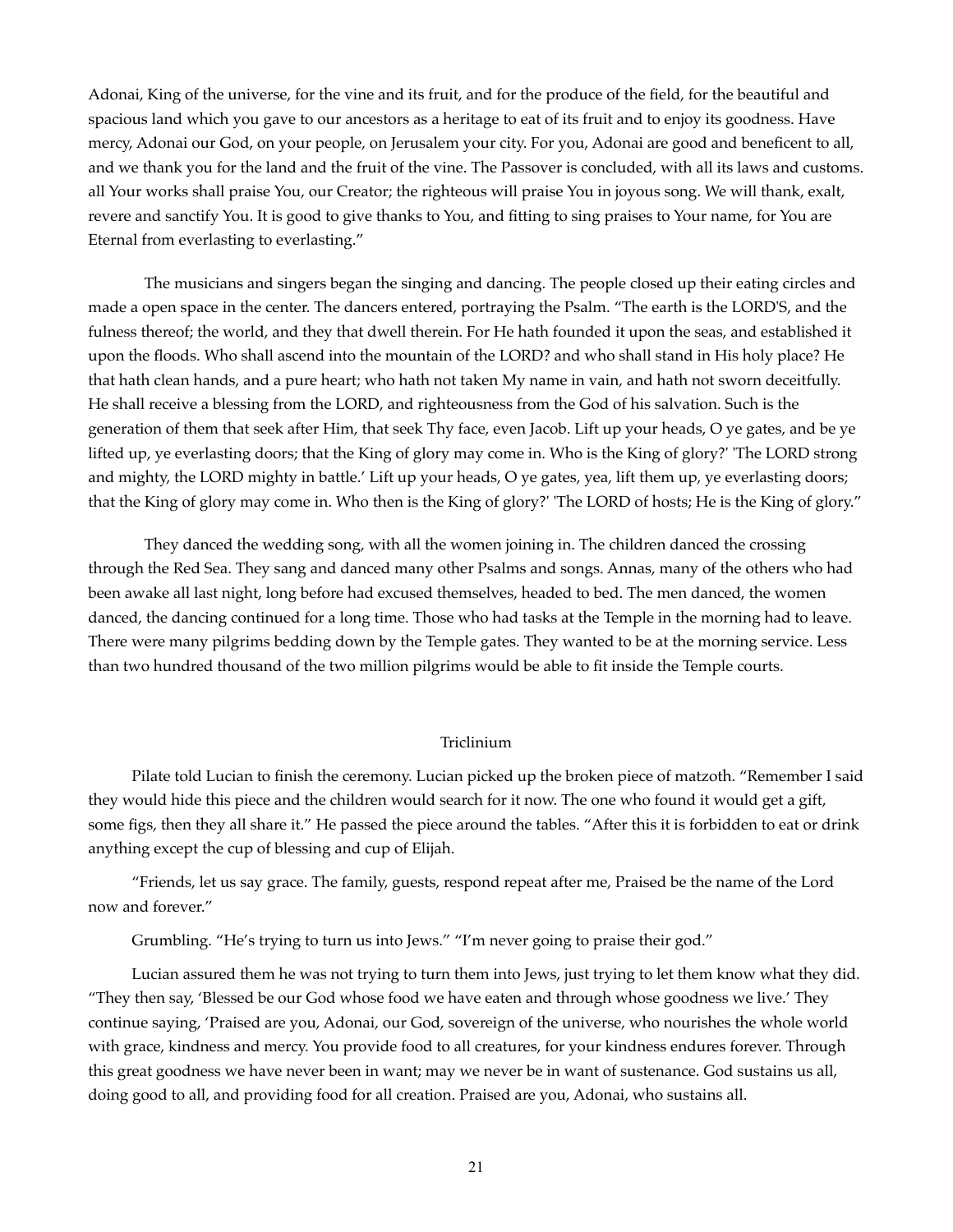"Then they drink the cup of blessing, Praised are you, Adonai, Lord of the universe, who has created the fruit of the vine. Then they drink the cup of blessing. Some people continue with a lot of words, prayers about the blessings they have been given.

"Then they fill the cup of Elijah. You know they are looking for the Messiah. Well before he comes, they expect a prophet from long ago to come back, Elijah. When he returns from the dead, they know the Messiah will soon appear. They think Elijah will appear either in the sky or at the door, somehow, at the end of this feast. So they send someone to the door to look out. They sing a song welcoming Elijah. 'Elijah, the prophet; Elijah, the Tishbite; Elijah, the Gileadite! Come quickly in our days with the Messiah, son of David, the Messiah, son of David.'

"Blessed are you, Adonai, Breath of Life, creator of the fruit of the vine. Then they drink the fourth cup. All Your works shall praise You, our Creator; the righteous will praise You in joyous song. We will thank, exalt, revere and sanctify You. It is good to give thanks to You, and fitting to sing praises to Your name, for You are Eternal from everlasting to everlasting. In Galilee, they spend the rest of the evening with singing and dancing. Sometime the dances act out stories like the crossing through the Red Sea."

"Thought you would never finish." "Now we get to the real reason for coming." Pilate thanked Lucian. He had found this very interesting. Helped him understand. The servers, wearing only loin cloths, brought more wine and set dishes of dainties before them. The entertainers had not come close to the couches while Lucian was telling the story. Now they came closer and began to out do each other with their sensuality, but never really too vulgar. Lucian could not stay after what he had said before. He apologized and asked for their understanding for leaving. They laughed and bade him farewell. Some even thanked him for being with them.

Pilate leaned over to his assistant and said he did not feel well and was leaving. Take care of the rest of the evening. He said goodbye to Titus and left. The men on the couches looked at each other, smiled. "Won't Claudia be surprised." "That Lucian fellow got to him." "Claudia is the most beautiful woman in the Empire." "If I had a wife that looked like her, I think I'd pass up on these playthings too." Pilate enjoyed the rest of the evening with Claudia. She wondered if there wasn't something to that Hebrew God, who was supposed to answer prayers.

The servers kept the wine and dainties coming. Watching the entertainers, erotic, sensuality. Watching the men watching. "Wonder who is going to take who?" "Wonder who we are going to get?" "Now they are evenly matched. No one will take us." "Unless some want a second."

The men divided the entertainers up. Titus chose the red hair with spots. He had too much to drink and was rough with her. The others noticed and did not like what they saw. The servers brought scented oils and arranged pillows, moving among the couples. They sang erotic songs. The manservant said he had never watched men with women. The girl said she felt the master came to her more because it was expected than because he really wanted her. The man said he had never had a woman. His old master would have castrated him and sent him to the barracks. Wide eyed she replied, "I've never had a virgin."